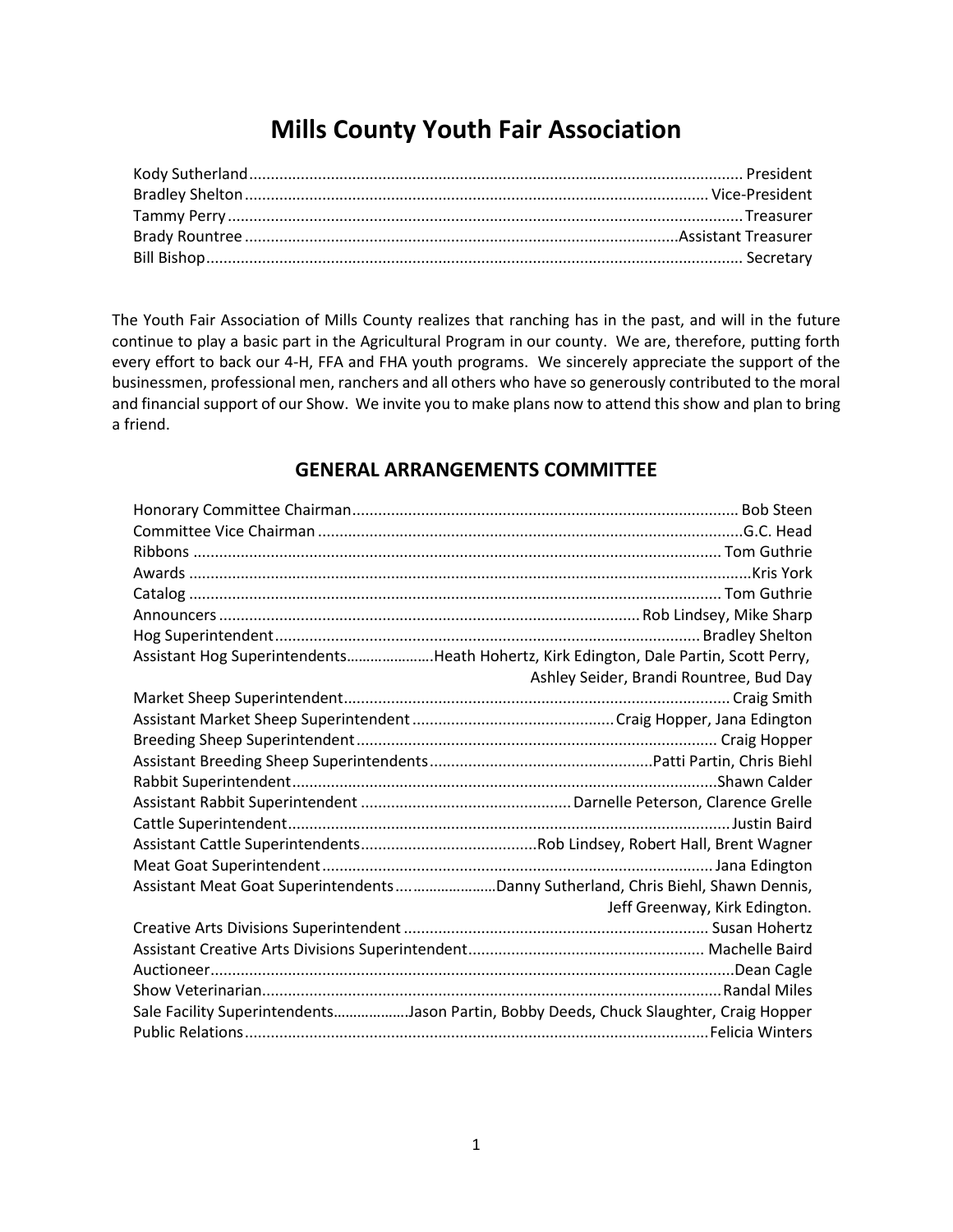# **SALES COMMITTEE**

Chairman of Sales Committee......................................................................................Felicia Winters Assistant Sales Committee Members........................ John Priddy, Briana Guthrie, Brandi Rountree Clint Patrick, Brady Rountree Sales Committee: Tommy Head, Steve Patrick, Edward Sanders, W.J. Hopper, Mindy Hopper, Cindy Humphries, Dr. Tom Cody Graves, Roger Sanders, Craig Smith, Terri Hurst, R. C. Edmondson, Kody Sutherland, Dean Cagle, Mike and Melanie Connally, Scott Perry, Mike Sharp, Marla and Jack Buchanan, Heath and Susan Hohertz, Justin and Machelle Baird, and Dr. Cody Graves, Brandon Bartek, Clark Campbell, Peggy York

Tom Guthrie, Texas A&M AgriLife Extension Service, Mills County Ag/NR Agent Phone 325-648-2650, email[: mills-tx@ag.tamu.edu](mailto:mills-tx@ag.tamu.edu)

# **Only Sale Pictures of Grand and Reserve Champions Will Include the Premium Buyers**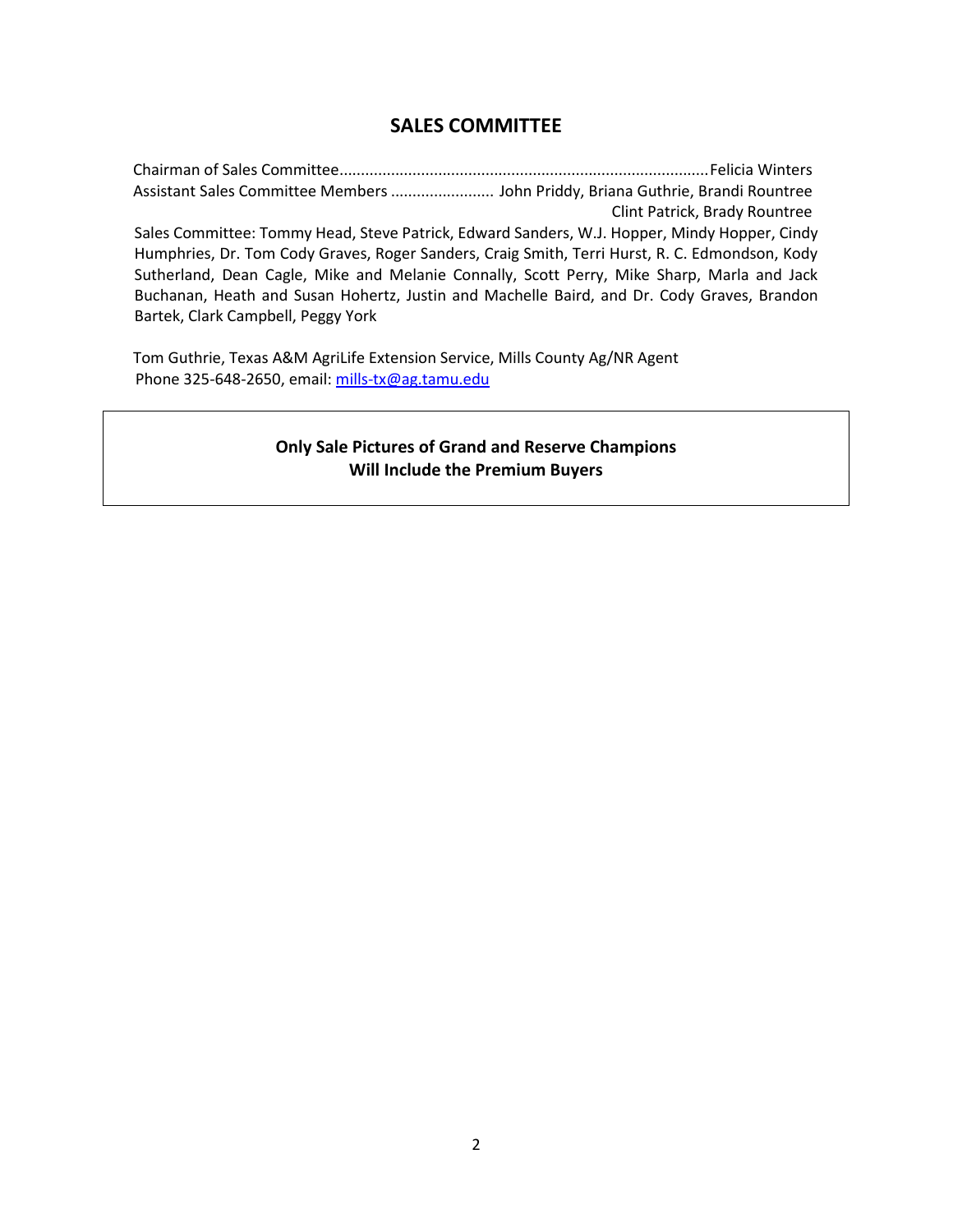#### **Program of Activities**

#### **January 14, 2019**

Garments for Comparison Buying due at Civic Center at 8:30 a.m. Appearance judging of garments at 9:00 a.m. Fashion Show participants arrive at Civic Center at 11:30 a.m. Fashion Show and Awards Presentation at Civic Center at 12:00 p.m.

#### **January 15, 2019**

Visual Arts entries due between 3:30 and 5:30 p.m.

#### **January 16, 2019**

Ag Mechanics check in 10:00 a.m. to 12:00 p.m. Judging and Interviews of Ag Mechanics at 1:00 p.m.

#### **January 17, 2019**

All Culinary Arts and Crafts & Hobbies entries due between 1:00 and 5:30 p.m. 6:00 p.m. Official Opening of Show and Introductions 6:00 p.m. Beef and Dairy Cattle Judging 6:00 p.m. Culinary Arts and Crafts & Hobbies Judging

#### **January 18, 2019**

Public viewing of Creative Arts Division Entries 8:00 a.m. to 5:30 p.m. Market Lamb Judging at 8:00 a.m. Followed by Breeding Sheep Judging Creative Arts Division Grand and Reserve Champion photos between lamb & pig shows at stage area Lunch Break Followed by Market Hog Judging Pick up Creative Arts entries at 5:30 p.m.

#### **January 19, 2019**

Rabbit Judging at 8:00 a.m. Followed by Meat Goat Judging Followed by Breeding Goat Judging 6:00 p.m. Sale of Premiums: Creative Arts Divisions, Ag Mechanics and Livestock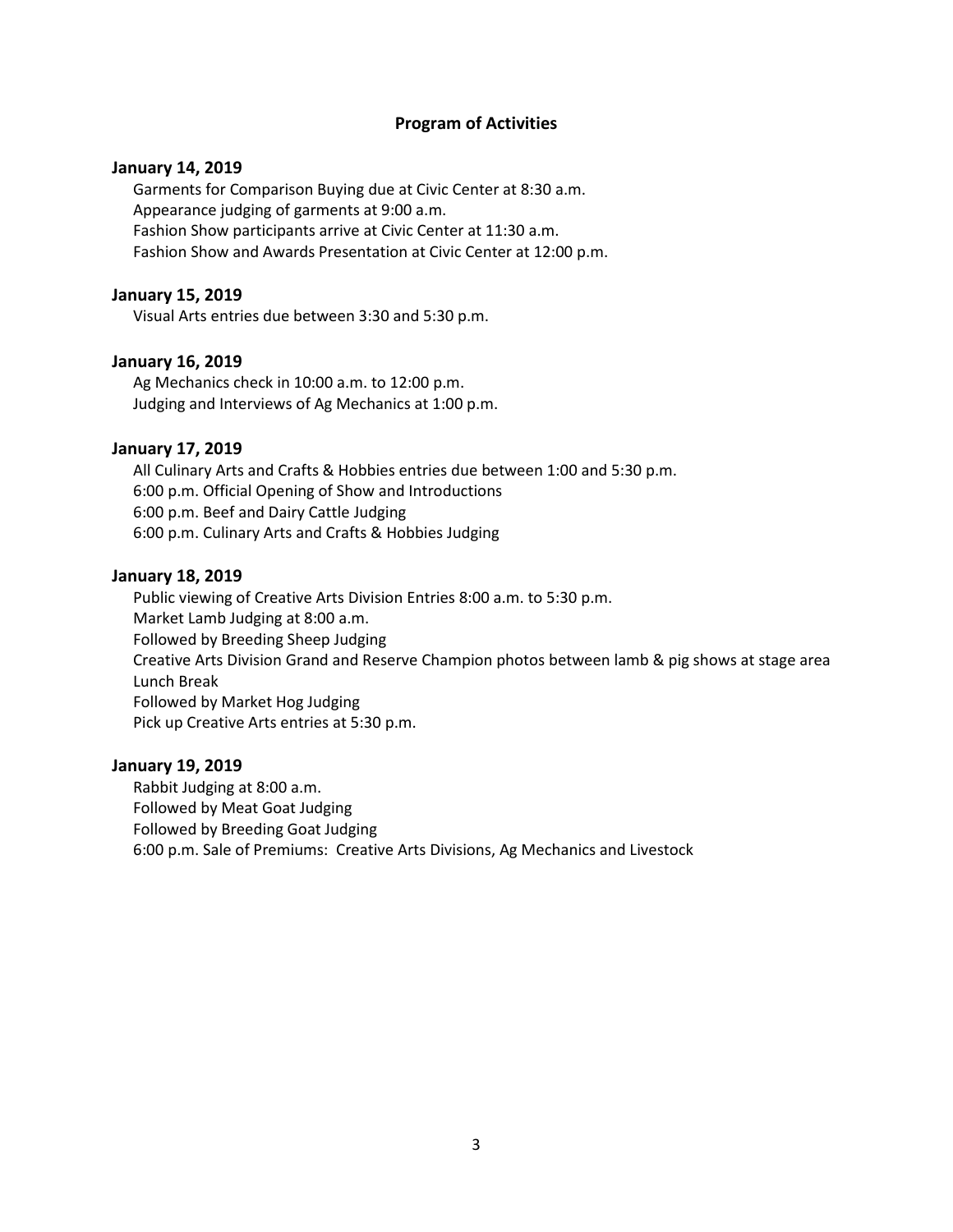# **Livestock Show General Rules**

- All cattle, sheep, swine, meat goats and heifers will be validated. They will be validated in accordance with state validation requirements.
- For purposes of validation, foster home groups will be treated as families.
- All animals must have been fed by the exhibitors under the supervision of the County Extension Agent or Ag Science teachers.
- Exhibitors in all market divisions must be nine years old or in the third grade by September  $1^{st}$ . Breeding divisions are open to youth  $K - 12$ .
- Youth in grades K 2 and not the age of 9 by September  $1<sup>st</sup>$  can exhibit in breeding divisions only. Entry cards must be signed by a parent and each exhibitor is under the responsibility of their parent.
- Exhibitors must be in Mills County Public and/or home schools in grades  $K 12$  and as prescribed by above rules by December 1, 2018. Each exhibitor is eligible to enter only four animals in each division. Animals may only be exhibited in one division. Validation will serve as the "entry" for all animals. Fees for State validation tags will be collected prior to the time of validation and will not be included at validation. Validation fees will be:

Cattle - \$10 Swine for County only - \$6 Breeding Sheep & Market Lambs for County only - \$6 Market Lambs for Major Show and/or County - \$3 Breeding Goats & Market Goats for County - \$6 Goats for Major and/or County - \$3 Rabbit entry fees per entry - \$3

\*\*Fees not collected at Validation will result in forfeiture of the County Entry.

\*\*Swine, Lamb, Cattle, and Goat entries and validation fees apply to the first four animals validated in each division. Fee schedule after four head/division is reduced by \$3/head.

- Animals may begin arriving at 8:00 a.m. on Thursday. All livestock must be on the grounds no later than 5:30 p.m. on Thursday and in line for weigh-in by 6:00 p.m. Only market animals weighing less than minimum or more than maximum will be permitted to re-weigh.
- No diseased animals will be allowed on the grounds.
- Classification of market animals will be done at the scales by the superintendent. Protests will be settled by a vote of Ag Teachers and CEA. Classifier's ruling is final.
- All market animals will be graded by the Sales Committee to determine merit.
- All animals will be sifted during the time of weigh-in. The sifted animals must be removed from the show barn no later than 8:00 a.m. on Friday.
- Each exhibitor must show and sell their own animals, unless the exhibitor is ill, at a UIL approved school activity, or due to some other unavoidable emergency. Exceptions must be approved by the Sales Committee. Students ineligible due to No-Pass, No-Play rules are not eligible to show, nor their animal.
- Exhibitors must bring their animal to the show ring when called or that exhibitor is not eligible to sell any project in the premium sale, unless there is something wrong with the animal or due to some unavoidable reason. This does not include showmanship.
- No altering of color is allowed. Any animal with coloring will be sifted and not allowed to show.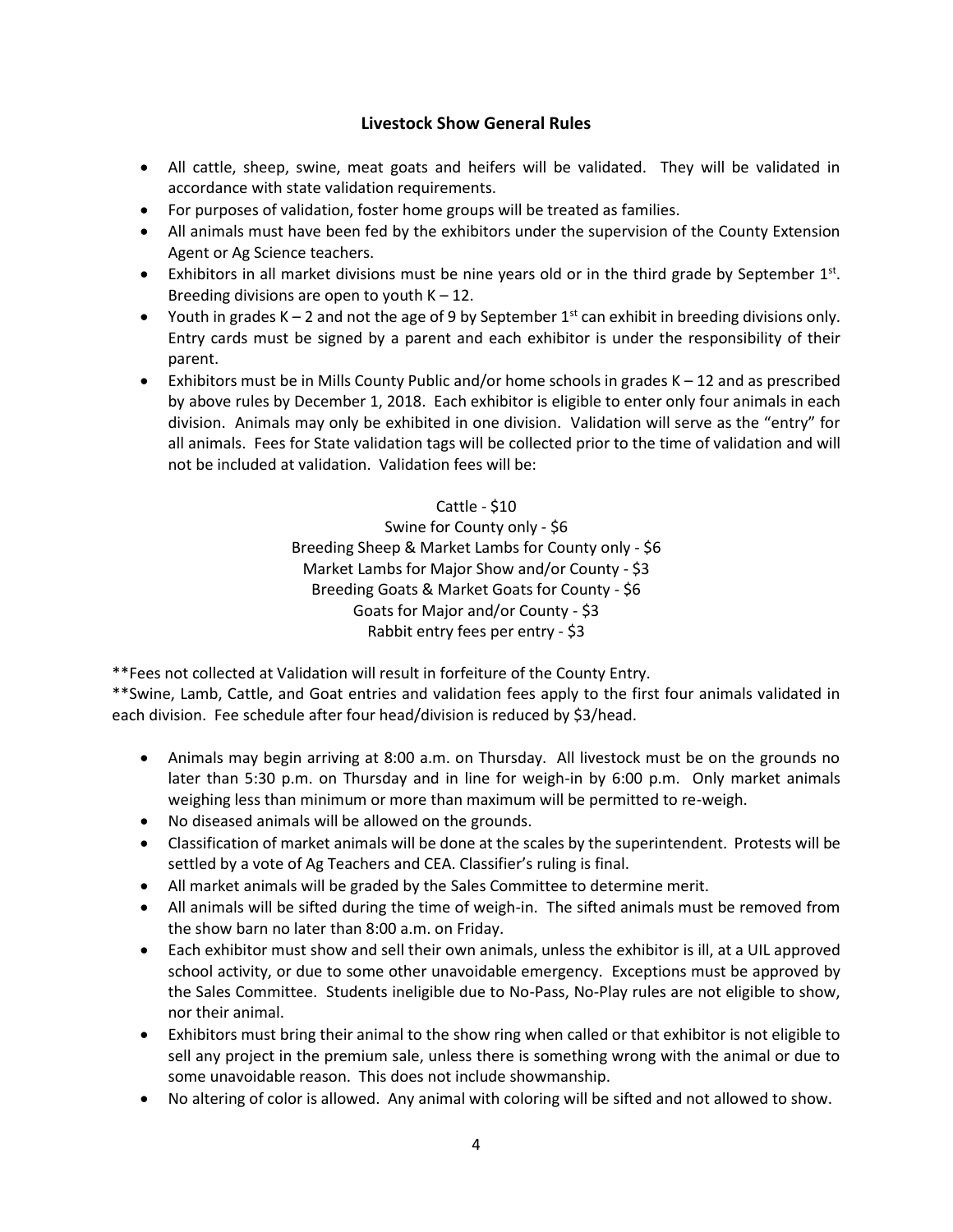- All clipping of livestock with electric clippers must be done prior to arrival at the show.
- Market lambs, goats, and breeding goats must have milk teeth at validation. Breeding goats must have milk teeth at show and will be checked at scales.
- Only hand operated clippers may be used at the show. There are to be no blocking tables in the barn.
- No one is eligible for more than two awards in any class. Livestock shown in market classes are not eligible for competition in breeding classes.
- The showing of any animal that has been administered any quantity of diuretic, unapproved growth stimulant, or other unapproved medication, or has not been properly withdrawn from approved drugs is prohibited.
- Showmanship for Sheep, Hogs, Goats, Dairy Cattle and Cattle: Two classes 3<sup>rd</sup> through 8<sup>th</sup> grade and 9<sup>th</sup> through 12<sup>th</sup> grade. An exhibitor must show only his/her own animal in the showmanship class for each division. An exhibitor may be nominated while showing another exhibitor's animal, but must show his/her own animal for showmanship awards. Superintendents of each department will be responsible for designating the method of selection for showmanship awards.
- Pee Wee Showmanship will be held for youth in grades K-2 for sheep, hogs, goats, dairy cattle and beef cattle. Exhibitors must show only his/her animal in the showmanship class for each division and must be entered in the show. Plaques will be awarded to the winner.
- The release time is at the completion of the show. The show must be completed before animals are released or exhibitor will not be allowed to participate in the premium sale. Exceptions must be approved by the Executive Committee consisting of the Mills County Youth Fair Association President, Division Superintendent, County Agent, and County Ag Teachers. Animals being shipped to packer will be shipped when trucking is available.
- A grievance committee consisting of the Mills County Youth Fair Association President, Division Superintendent, County Agent, and County Ag Teachers will settle any questions. Violation of show rules may result in forfeiture of exhibitor's privilege to sell in the premium sale.
- All classes are final after posting Thursday night. Any grievances must be taken care of within one (1) hour after posting.
- Rules for next year's show will be reviewed and amended as needed by a rules committee. This committee will be composed of three adult representatives from each FFA chapter and three representing Mills County 4-H. Ag Science Teachers and county agents are non-voting members of this committee. The committee will meet once per year to make rule changes. No rule changes will be made after the annual rules committee meeting until the next annual meeting.
- No heat lamps in the show barn.
- The show reserves the right to discontinue any division if there are no entries in the division for a period of two years.
- Divisions with 79 head or less can be broken at 12 head per class.

# **4-H and FFA Auction Rules and Regulations**

- Any exhibitor may sell one unit, provided the requirements of the catalog are met. Rabbits and Food entries will be counted as a unit in relation to the sale.
- Weigh-in weights will be sale weights for all market animals, except market lambs with weights in excess of 140 pounds.
- A 5% commission will be charged on all sales. Commission on sale receipts will be used to promote future shows.
- For students in grades 3 12, both breeding and market animals are eligible for the premium sale. Breeding animals will not be permitted on the packer truck.
- $\bullet$  Pictures will only be taken up to 1<sup>st</sup> place.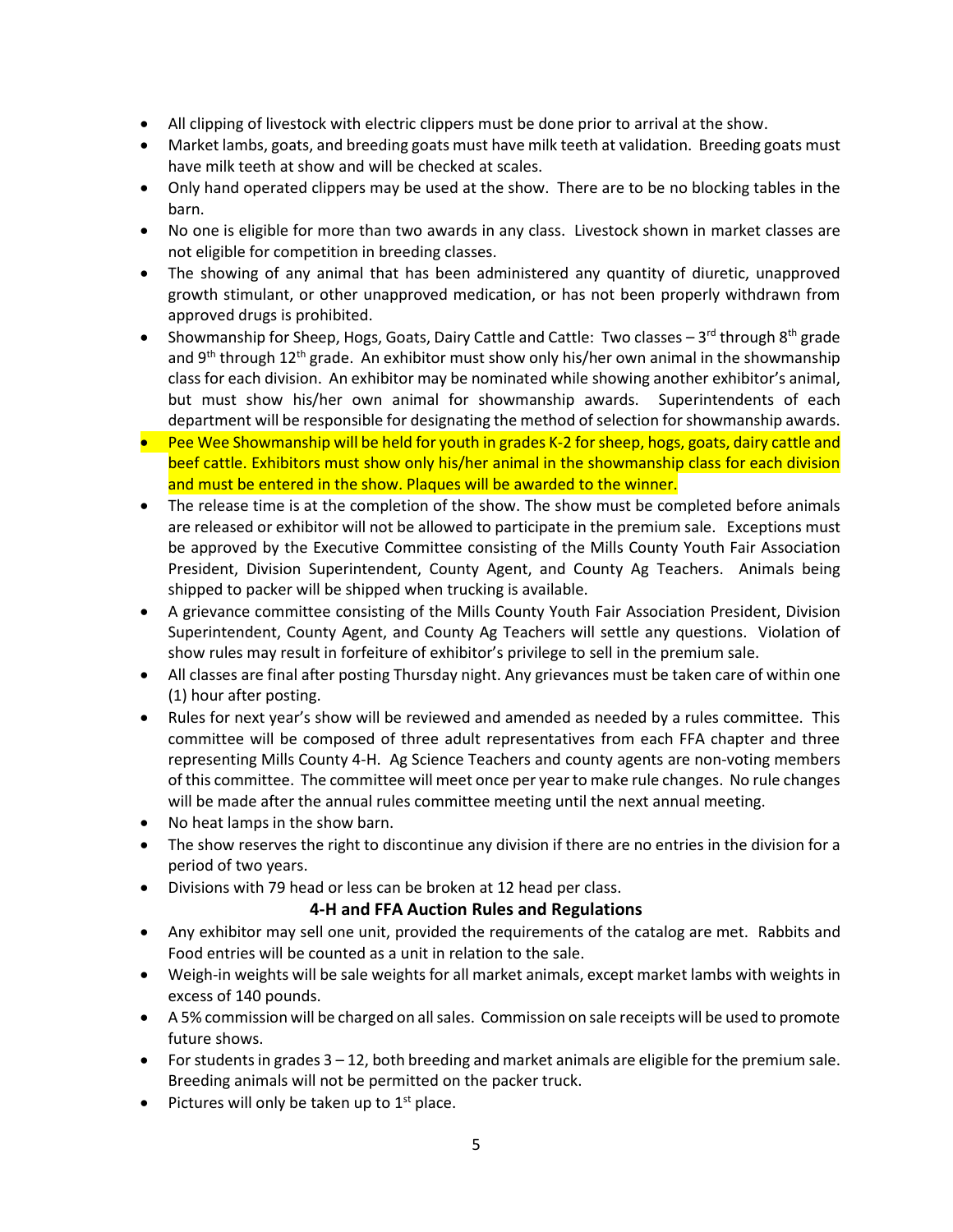# **Beef Cattle Division**

- All steers must have been Texas State Validated and nose printed on county validation day, set by the association, and before July 1, 2018 to be eligible to show and sell at the Mills County Stock Show 2019.
- All steers must have been owned, fed, and cared for by the exhibitor in Mills County from July 1, 2018 through January 2019.
- All cattle must be halter broken and manageable.
- Animals exhibited must be fitted by a Mills County VAT or CEA, an active member in a County FFA Chapter or 4-H Club, and/or a parent or recognized leader in one of the above associations.
- Nose prints will be checked on class winners, randomly selected animals, and any questionable animal.
- Each exhibitor is entitled to no more than 4 entries in the Breeding Cattle Division, and 4 entries in the Market Steer Division.
- Steers will be divided according to weight and breed class divisions will be adjusted by Superintendents.
- Beef cattle will have their own showmanship.
- All Cattle must arrive at the barn by 5:00 p.m.
- Division I: American Breeds and Crosses
- Class 1: Light Weight Class 2: Heavy Weight Division II: English Breeds Class 1: Light Weight Class 2: Heavy Weight Division III: Exotic Breeds and Crosses Class 1: Light Weight Class 2: Heavy Weight

Grand Champion Steer – Trophy Reserve Champion Steer – Ribbon

- Breeding heifers must be owned by September 1, 2018, validated at County Validation, fed, and cared for by the exhibitor in Mills County through the Stock Show.
- Heifers may validate on steer validation day if they choose.
- A breed association tattoo may be used in lieu of a county ear tag for heifers only.
- All heifers will be 30 months old or under. Heifers 24 months and up must have a calf outside or show proof of veterinary certificate of being safe bred. Heifer classes will be divided by breed and age, with no more than a 4-month age spread.

Division I: American Breeds Division II: English Breeds Division III: Exotic Breeds

Division winners will be chosen and trophies will be presented to division champions. Reserve champions will receive ribbons.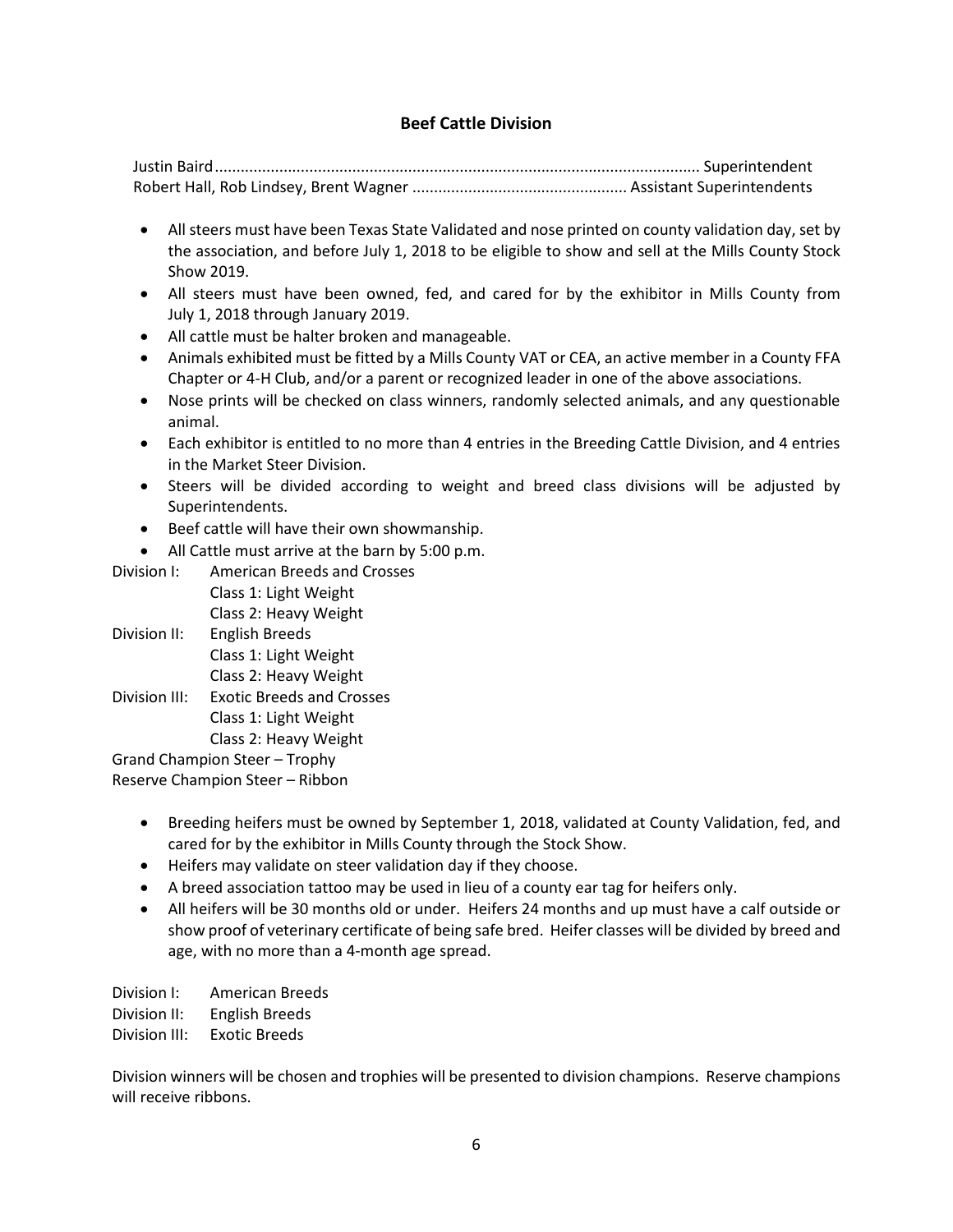# **Market Sheep Division**

Craig Smith................................................................................................................. Superintendent Jana Edington, Craig Hopper..................................................................... Assistant Superintendents

- Exhibitors will be limited to four entries in the market sheep division.
- All market lambs must be shorn slick at weigh-in time prior to sift.
- Weight limit for market lambs: Minimum of 70 pounds on Southdown and hair sheep and 80 pounds on all other breeds. A two (2) pound tolerance will be given at weigh-in time.
- Blankets will be removed for weighing and classification.
- Market lambs must have milk teeth at validation.
- Exhibitors need to declare their intent to ship their lambs or take them home at the time of weigh in.
- Market lamb classes will be divided into Light, Medium, and Heavy Weight Divisions. Breeds must have 7 head in their breed to break a class and there will be no more than 10 head per class.
- Nose prints will be checked on class winners, randomly selected lambs, and any questionable animal.
- Market lambs must be validated at the County Validation.
- Hair sheep will follow guidelines set by Fort Worth Stock Show.

#### **Market Lambs**

- 1. Fine Wool
- 2. Fine Wool Crosses
- 3. Medium Wool
- 4. Southdown and Southdown Crosses and Shropshire
- 5. Hair Sheep

Breed Champion Reserve Breed Champion

Grand Champion Lamb Reserve Grand Champion Lamb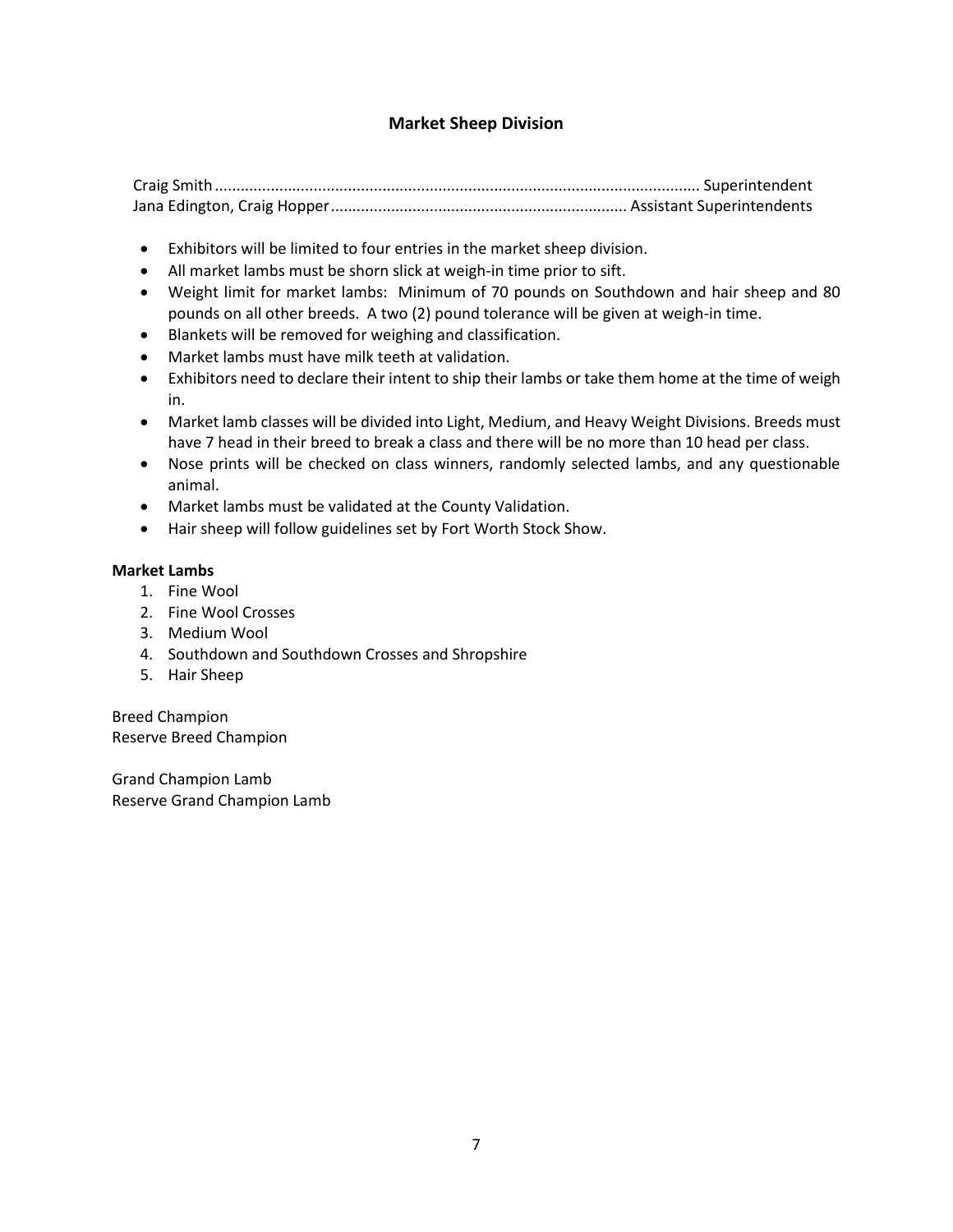# **Breeding Sheep Division**

- All breeding sheep must be purebred and owned by the exhibitor by validation date.
- Exhibitors will be limited to four entries in the breeding sheep division.
- Hampshire, Suffolk, Southdown, and Dorsett Breeding Sheep must be shorn during the week of the show.
- Rambouillet and Columbia Breeding Sheep will be shorn on or after October 20, or will be shorn at the validation site.
- Breeding sheep must be validated at County Validation.
- HEELERS in the breeding show must be eligible exhibitors in the Mills County Show. Breeding sheep must be broke to lead.
- Delaine sheep shall show in full fleece.
- Age classes will be lamb and yearling (2-tooth)
- All breeding sheep will go through scales to be checked in, classified, toothed, and weighed if necessary.

These classes apply to all breeds:

Ram Lamb Yearling Ram Ewe Lamb Yearling Ewe

Breed Show Order:

- 1. Rambouillet
- 2. Delaine
- 3. Columbia
- 4. Suffolk
- 5. Hampshire
- 6. Southdown
- 7. OPB (Other Pure Breeds)
- 8. White Dorper
- 9. Dorper
- 10. Grand Champion Ram
- 11. Reserve Champion Ram
- 12. Grand Champion Ewe
- 13. Reserve Grand Champion Ewe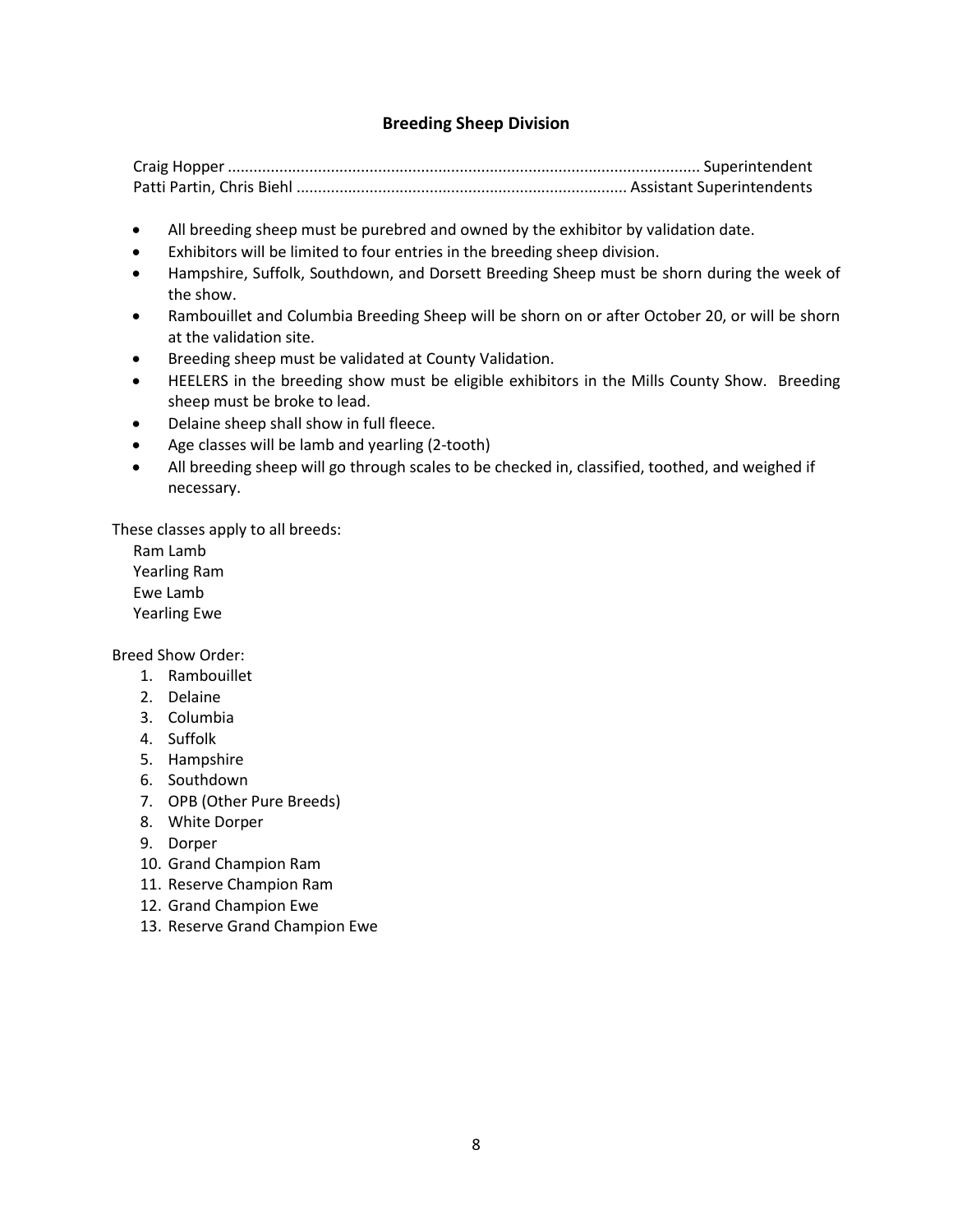# **Swine Division**

Bradley Shelton.......................................................................................................... Superintendent Scott Perry, Heath Hohertz, Dale Partin Kirk Edington, Brandi Rountree, Ashley Seider, Bud Day.......................... Assistant Superintendents

#### Market Swine Rules

- Weight limit for market hogs will be 205 265 pounds with a five (5) pound tolerance.
- Gilt exhibitors will declare for either the market or breeding division at the time of weigh-in.
- Ear tags on hogs must be washed and legible at the time of weigh-in.
- Because of the classification of breeds, hogs must be clean at the time of weigh-in.
- Scales will be open all day. Classifying will be done after weigh-in.
- Exhibitors need to declare their intention to ship their hogs or take them home at the time of weigh-in.
- Market swine division will be divided into classes by both weight and breed with no more than 10 head per class. If 10 head or less are exhibited in any breed, the breed will not be divided.
- Market swine must be validated at County Validation. Exhibitors will be limited to four (4) head in the market swine division.

**Classes Awards**

- 1. Hampshire **Grand Champion Market Hog**
- 2. Duroc **Reserve Champion Market Hog**
- 3. Black OPB Breed Champion
- 4. White OPB **Reserve Breed Champion**
- 5. Yorkshire
- 6. Crossbreeds
- 7. Prospect
- Prospect swine must be a state validated barrow and entered in a major livestock show and weigh between 140 – 185 lbs. with a 5-lb. tolerance. There will be a champion and reserve and will sell in the regular sale order. Prospect swine will not be allowed to go on the packer truck.

Breeding Swine Rules

- Weight limit for breeding swine is a minimum of 140 pounds and there is no maximum weight. There will be a 5-pound tolerance.
- Only gilts will be eligible for the breeding swine show. All gilts must be less than 12 months of age and must be able to cross official scales.
- Gilts will declare for either the market or breeding division at the time of weigh-in.
- Ear tags must be washed and legible at the time of weigh-in.
- Because of the classification of breeds, hogs must be clean at the time of weigh-in.
- Breeding swine must be validated at the County Validation. Exhibitors will be limited to four (4) entries in the breeding swine division

#### **Classes Awards**

- 
- 
- 3. Black OPB
- 4. White OPB
- 5. Yorkshire
- 6. Crosses

- 1. Hamps Grand Champion Gilt 2. Durocs **Reserve Champion Gilt** 
	-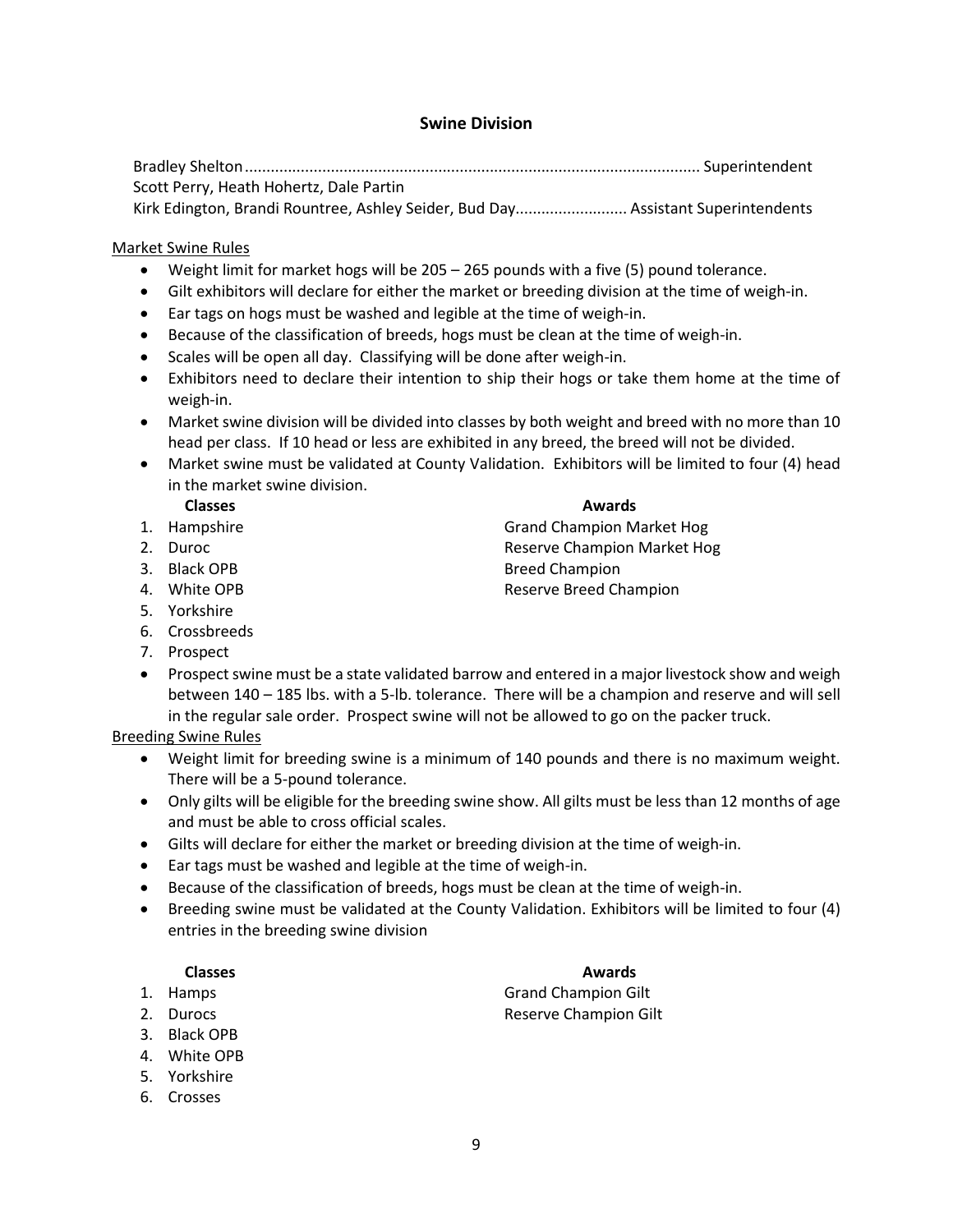# **Dairy Heifer Division**

Don Massey................................................................................................................ Superintendent ....................................................................................................................Assistant Superintendent

- Heifers need not be registered but do need to be purebred. No heifers will be shown that are in milk production or are over two years old.
- Exhibitors must be dressed in white clothes shirt and pants.
- All heifers will be fitted and shown in dairy fashion.
- All heifers must be halter broken and manageable to be shown.
- Any heifer not in show condition will not be permitted to show.
- Dairy exhibitors will be limited to four (4) entries in the dairy show. Dairy heifers must be validated at the County Validation.
- Dairy Heifers will have their own Showmanship.
- 1. Heifers 12 months and under.
- 2. Heifers over 12 months.

Champion Dairy Heifer Reserve Champion Dairy Heifer

# **Poultry Division**

The Poultry Division has been discontinued for the 2019 Mills County Youth Fair.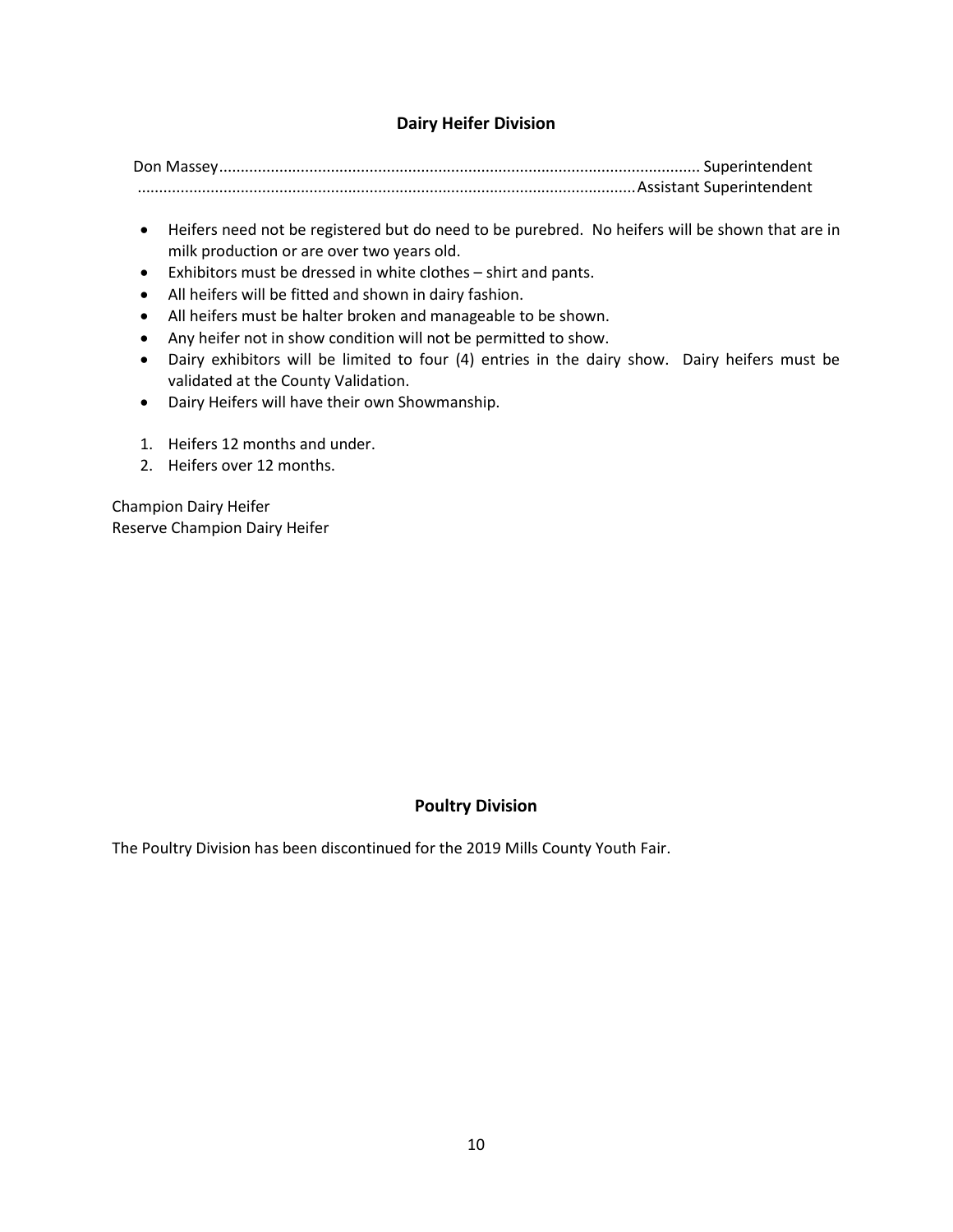# **Rabbit Division**

#### General Rules

- Rabbits must be owned and fed by the exhibitors by December 15, 2018.
- A fryer rabbit entry will consist of three (3) head per entry.
- Fryer exhibitor must feed five (5) head.
- Weight limit in market rabbits will be five (5) pounds and under with one-half (1/2) pound tolerance.
- All entries must be brought in cages.
- Each exhibitor may show a maximum of two (2) fryer pens.
- Any rabbits with ear mites or cankers will be sifted and removed from the barn.
- Each exhibitor may enter a maximum of four (4) breeding rabbits.
- Breeding classes will be broken into age and breed (fancy or commercial).
- Entry fees will be \$3.00 per entry.
- **Entry cards are due by Monday, December 3, 2018 at 1:00 p.m. to the Mills County Extension office.**

#### Champion and Reserve Champion Rabbit Classes

- Class 1 Fryers
- Class 2 Junior Commercial Doe
- Class 3 Senior Commercial Doe
- Class 4 Junior Fancy Doe
- Class 5 Senior Fancy Doe
- Class 6 Junior Commercial Buck
- Class 7 Senior Commercial Buck
- Class 8 Junior Fancy Buck
- Class 9 Senior Fancy Buck
- Rabbit classes and weights will be standard for the ARBA Book.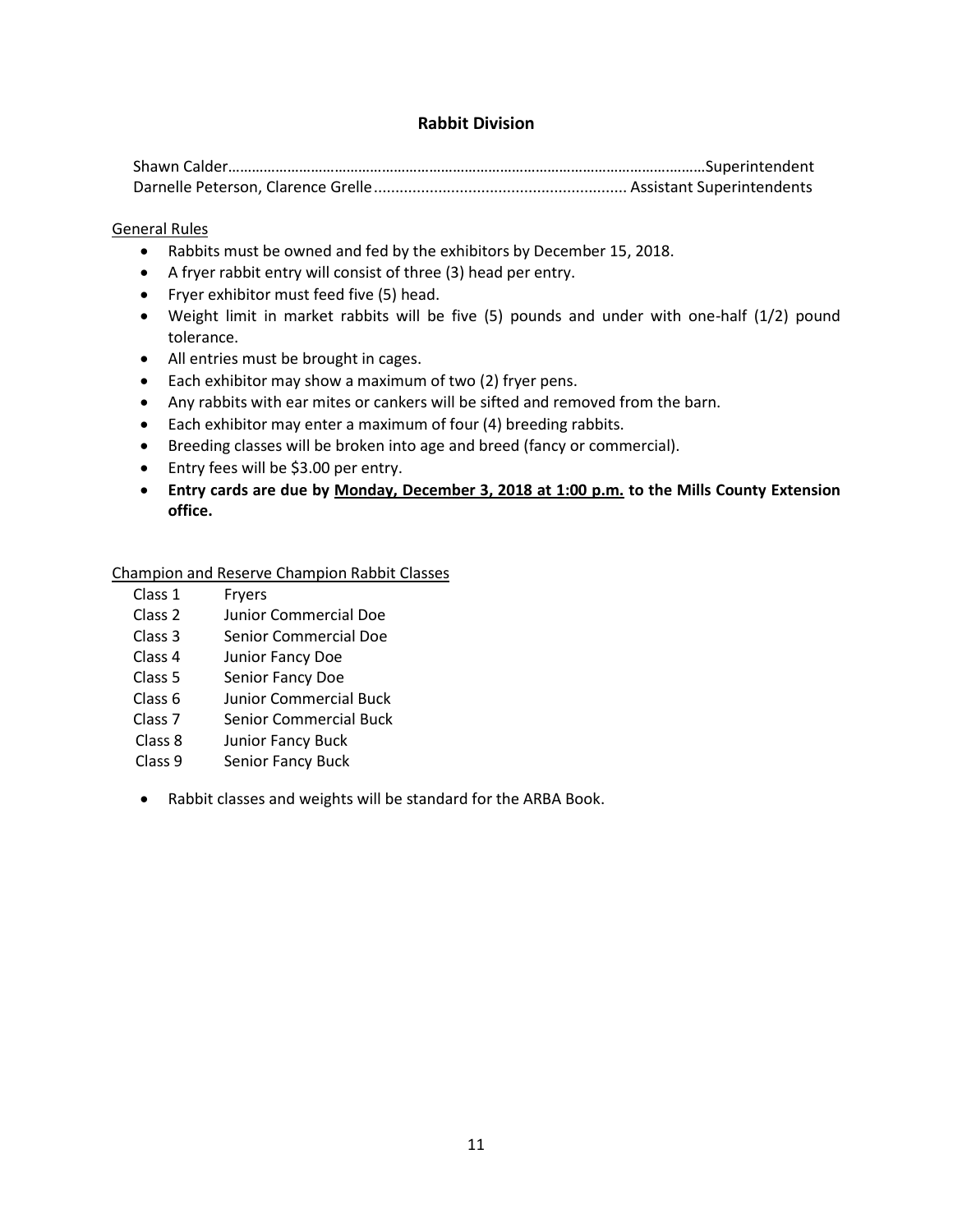# **Meat Goat Division**

| Danny Sutherland, Chris Biehl, Shawn Dennis, |  |
|----------------------------------------------|--|
|                                              |  |

# Market Meat Goat Division

- Each exhibitor is allowed four (4) entries in the market meat goat division.
- Market goats will be toothed and must have their milk teeth at validation.
- All market goats must be shorn slick to the skin above the knee and hock joints before arrival at the grounds.
- All goats with horns will be required to have been tipped or de-budded before arrival on the grounds. Removal of horns on grounds is NOT permitted.
- All market goats must weigh a minimum of 55 pounds; 115-pound maximum. Market goats will be divided equally according to weight. Market goats of the same weight will be in the same class with no more than 20 head per class.
- Exhibitors will be allowed to use collars or halters in the show ring. No inhumane collars will be allowed.
- Exhibitors will be responsible for confining and keeping their animals in the assigned pens. MCYFA will not be responsible for any animal getting out of assigned pen.
- Exhibitors need to declare their intent to ship their goats or take them home at time of weigh-in.
- All goats must be validated.
- Market and breeding goats will have Light, Medium, and Heavy Weight Champion and Reserve Champion. They will come back out for Overall Grand and Reserve Grand Champion.
- Exhibitors will only be allowed 2 weigh back opportunities across the scales.

# Breeding Meat Goat Division

- Each exhibitor is allowed four (4) entries. Any breed or crossbred doe kid may be exhibited.
- Goats will be toothed when weighed at the scales and permanent incisors cannot break the gum line. Breeding goats must have milk teeth at show.
- Whether or not to shear breeding goats will be left to the discretion of the exhibitor.
- All goats with horns will be required to have been tipped or de-budded before arrival on the grounds. Removal of horns on grounds is NOT permitted.
- All breeding goats must weigh a minimum of 55 pounds; no maximum. Breeding goats will be divided equally according to weight. Breeding goats of the same weight will be in the same class with no more than 20 head per class.
- Exhibitors will be allowed to use collars or halters in the show ring.
- Exhibitors will be responsible for confining and keeping their animals in the assigned pens. MCYFA will not be responsible for any animal getting out of assigned pen.
- Breeding goats may not be shipped on the packer truck.
- All goats must be validated.
- All breeding goats with breeder identification tags must have the ID tag covered with black electrical tape.
- Due to animal health regulations, breeding goats being co-mingled with sheep must have a scrapie tag.
- Exhibitors will only be allowed 2 weigh back opportunities across the scales.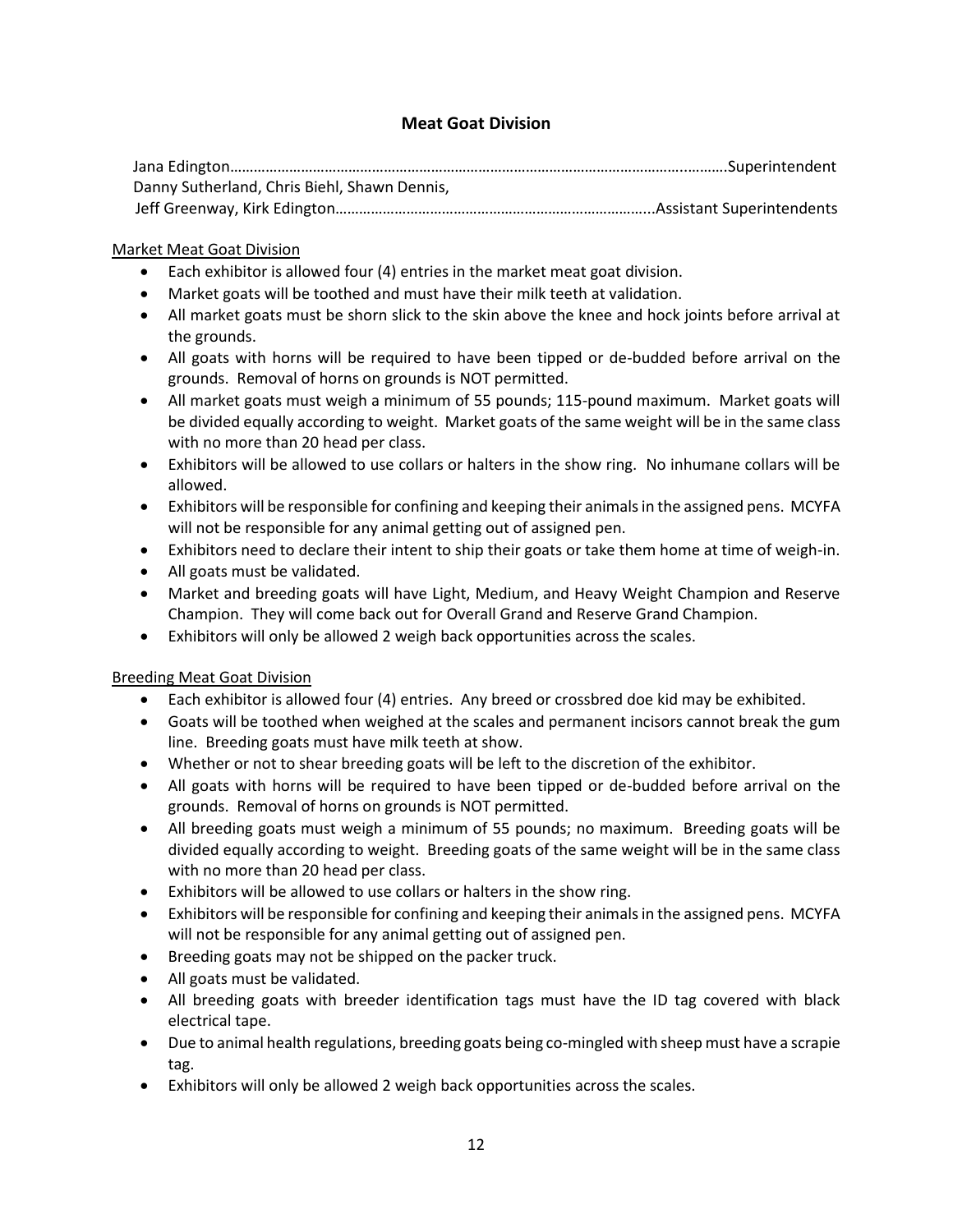# **Ag Mechanics & Home Recreation Division**

**Justin Baird................................................................................................................ Superintendent** 

#### **Introduction:**

The Ag Mechanics Division is for large pieces such as equipment and furniture created from scratch out of metal or wood. Exhibitors must be 9 years old or in 3<sup>rd</sup> grade through 12<sup>th</sup> grade by September 1<sup>st.</sup>

#### **Classification Numbers:**

| 100: Trailers                                | 200: Agriculture Machinery & Equipment |
|----------------------------------------------|----------------------------------------|
| 101: Bumper Pull                             | 201: Hay Equipment                     |
| 102: Gooseneck Trailers                      | 202: Spray Equipment                   |
|                                              | 203: Mounted or Pulled Type Equipment  |
|                                              | 204: Shop Equipment                    |
|                                              | 205: Pickup Equipment                  |
| 300: Livestock & Wildlife Equipment          | 400: Home Convenience                  |
| 301: Gates, Panels, Cattle Guards            | 401: Indoor Furniture                  |
| 302: Squeeze or Trim Chutes, Blocking Tables | 402: Outdoor Metal Furniture           |
| 303: Feeders                                 | 403: Outdoor Wood Furniture            |
| 500: Cooking                                 | 600: Tractors                          |
| 501: Bumper Pull BBQ Pits                    | 601: 1960 & Earlier                    |

502: Fire Pits & Grills 602: 1961 to Present

#### **Entry Rules:**

- Exhibitors must be 9 years old or in 3<sup>rd</sup> grade through 12<sup>th</sup> grade by September 1<sup>st</sup>
- Entry cards are due by **Thursday, January 10, 2019 at 1:00 p.m.** to the **Mills County Extension office**.
- **No late entries will be accepted**.
- All information must be included on entry card(s).
- **Entry fee is \$5 for each entry to be judged.**
- **I**tems must be made after February 1, 2018 by the entrant(s) under the supervision of an Ag teacher or the County Agent. Individuals and groups will be eligible to enter in this division.
- **Entries must include a workbook with plans, photos, documentation, bill of materials, etc.**
	- $\circ$  Exhibitors shall provide an original, exhibitor drawn plan, photographs showing stages of production and a complete, priced-out bill of materials
- **All safety procedures must be adhered.**
	- o Appropriate and safe display stands (gates need to be supported, panels with appropriate stands)
	- $\circ$  Sharp edges and points must be covered (feeders: the roof, bale movers, etc.) must be padded or covered to prevent injury.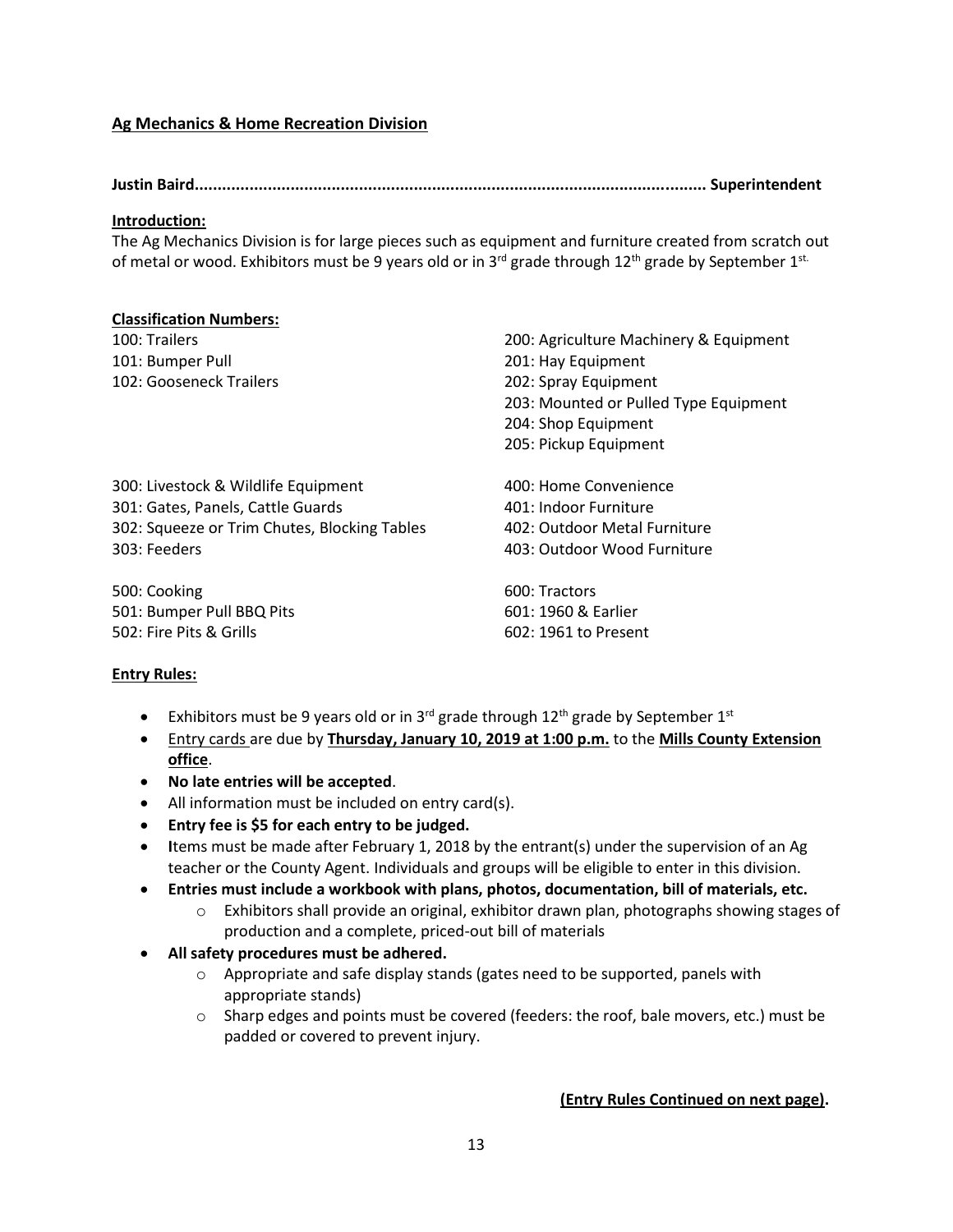- **Student Knowledge: Exhibitor(s) may be asked questions concerning, but not limited to project construction, design, use, operation, etc. Exhibitors may also be asked to demonstrate all or part of the projects operation.**
- **Attach a 3x5 index card with name, age, school, and item entered.**
- **Group Entries must be in the Chapter name with all contestants listed.**

**Entries must be at the Civic Center on Wednesday, January 16, 2019. Check in 10 a.m. to 12 p.m***.*

#### *All projects must be completed prior to the judging start time.*

**Judging begins at 1:00 p.m. All students will be interviewed by the judges. No one except the students showing in this division and judges will be allowed in the display area during judging.**

The Superintendent may change classification of any project incorrectly placed by the entrant.

#### **Awards:**

- Ribbons will be awarded at the judges' discretion.
- Two Grand and two Reserve Champion awards will be given as follows: both grade categories will receive one (1) Grand Champion and one (1) Reserve Champion.
- *One* Overall Grand Champion and *One* Reserve Overall Champion for outstanding Ag Mechanics entries will be selected from the Grand & Reserve Champions.
- All Champion and Reserve Champion Group Photographs will be taken on Friday, January 18, 2019 between the lamb & pig shows at the Civic Center stage area.
- Two Ag Mechanics entrants will be eligible to sell in the premium sale on Saturday, January 19, 2019. The Overall Grand and Reserve Champion Project of the show will be allowed to sale in the premium sale and the participant can keep their project. In case of a Team Entryeach team member can only sell one project in the premium sale. For example: a 3-person Team makes the premium sale with their ag mechanics project, and one of the members decides to sell their animal project instead, the sale money would be split between the remaining two team members.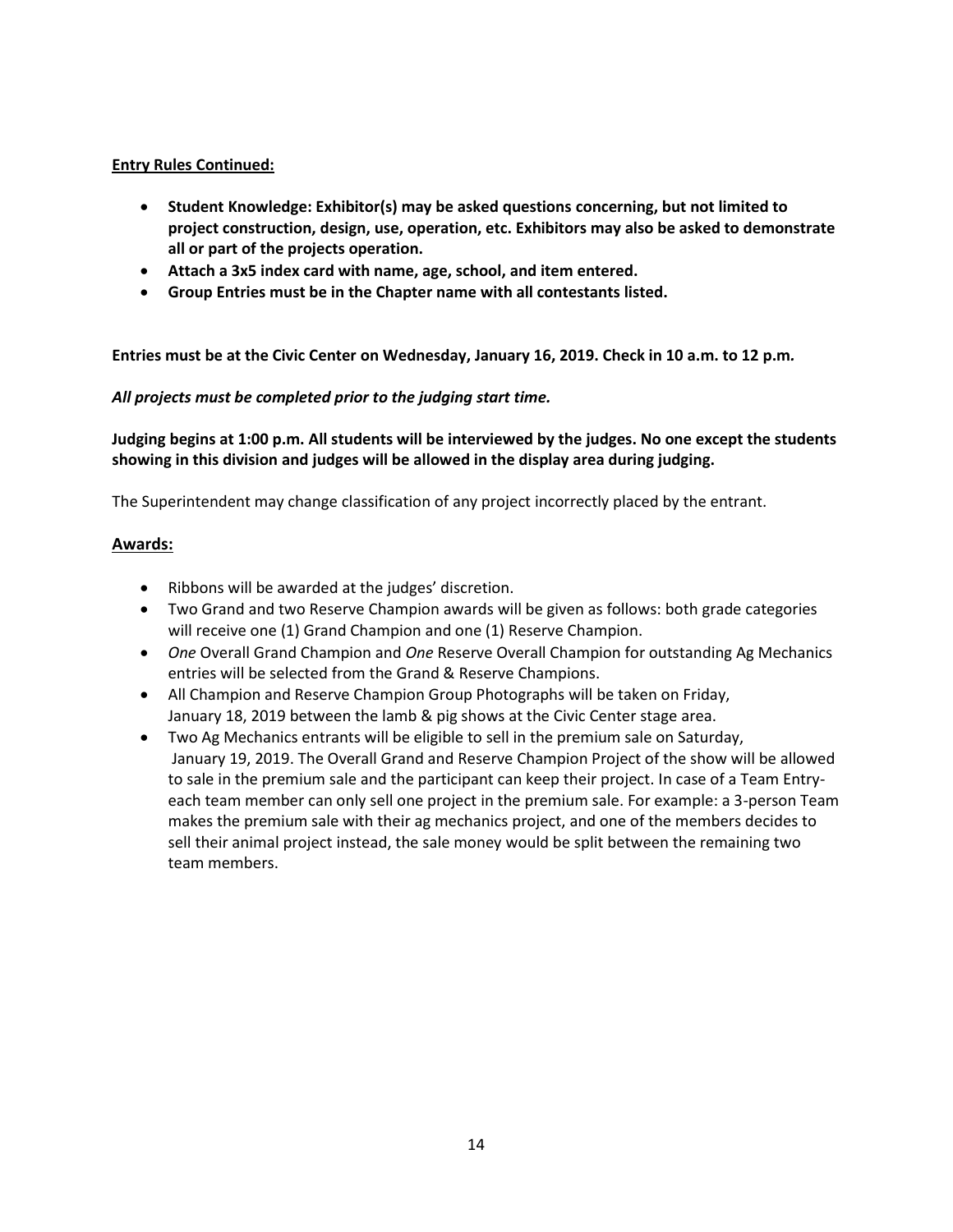# **Mills County Youth Fair Creative Arts Show General Rules**

- **The "No-pass, No-play" rule applies to all participants in the Youth Fair. Participants' names will be sent to schools for verification of eligibility.**
- **Official entry forms can be obtained from a Mills County Ag Teacher, Art Teacher, Home Economics Teacher, Division Superintendent or the Mills County Extension Office.**
- All information must be included on entry cards with appropriate fees at time of entry.
- **The four Creative Arts Divisions (Visual Arts, Comparison Buying, Crafts & Hobbies, and Culinary Arts) will not accept late entries.**
- All items entered must be the original work created by the participant.
- **Entry forms & fees are due January 10th (Thursday) before 1:00 p.m. to the** *Extension Office***.**
- **All Culinary Arts entry cards** must include the recipe typed on a standard 8½X11 paper. Where icing is used, submit that recipe also. PUT NAME ON **BACK** OF PRINTED RECIPE.
- All Visual Arts, Crafts & Hobbies, and Comparison Buying entries must have a 3 x 5 card attached before acceptance (parents can complete a card at the show table if there is not one attached).
- **Exhibitors must be in Mills County public, private and/or home schools in grades K – 12 and as prescribed by above rules by December 1, 2018.**
- No one except Creative Arts Committee members and judges will be allowed in the display area on Tuesday, Wednesday, and Thursday.
- **The Judges' professional decisions are FINAL.**
- All grievances must be made in writing and accompanied by \$25.00 which will be returned if grievance is sustained. Such grievances must state plainly the cause of the complaint or appeal and must be delivered to the Creative Arts Superintendent, Susan Hohertz, who will personally carry the grievance to the Executive Committee of Mills County Stock Show. Grievances must be submitted to Creative Arts Superintendent, Susan Hohertz, by Friday 5:30 p.m.
- **All entries will remain on exhibition for the Mills County Youth Fair Creative Arts Show on Friday, January 18, 2019 from 8:00 a.m. to 5:30 p.m.**
- All Champion and Reserve Champion Group photographs will be taken on Friday, January 18, 2019 at the break between the lamb show & the pig show at the Civic Center stage area.
- **Livestock Association rules state, "Only one item (total) can be sold at auction per person." Eligible participants may sell either their animal premium or their Creative Arts Division entry premium.**
- Grades  $K 2$  will not be eligible for the premium sale.
- **Eligible candidates must tell Creative Arts Superintendent Friday by 5:30 pm if they are going to sell a qualifying Creative Arts Division entry in the Premium Sale.**
- **Eligible participants must be present at the Premium Sale or forfeit their privilege to sale.**
- *All Champion and Reserve Champion Group photographs will be taken on Friday during the break between the lamb show & the pig shows at the stage area.*

# **Mills County Youth Fair Creative Arts Division Scholarship**

Entry fees collected will be used to fund scholarships. See your high school counselor, Creative Arts Superintendent or the Mills County Extension Office to obtain an application and additional details.

#### **PLEASE READ THIS BOOK IN ITS ENTIRETY to avoid any misunderstandings.**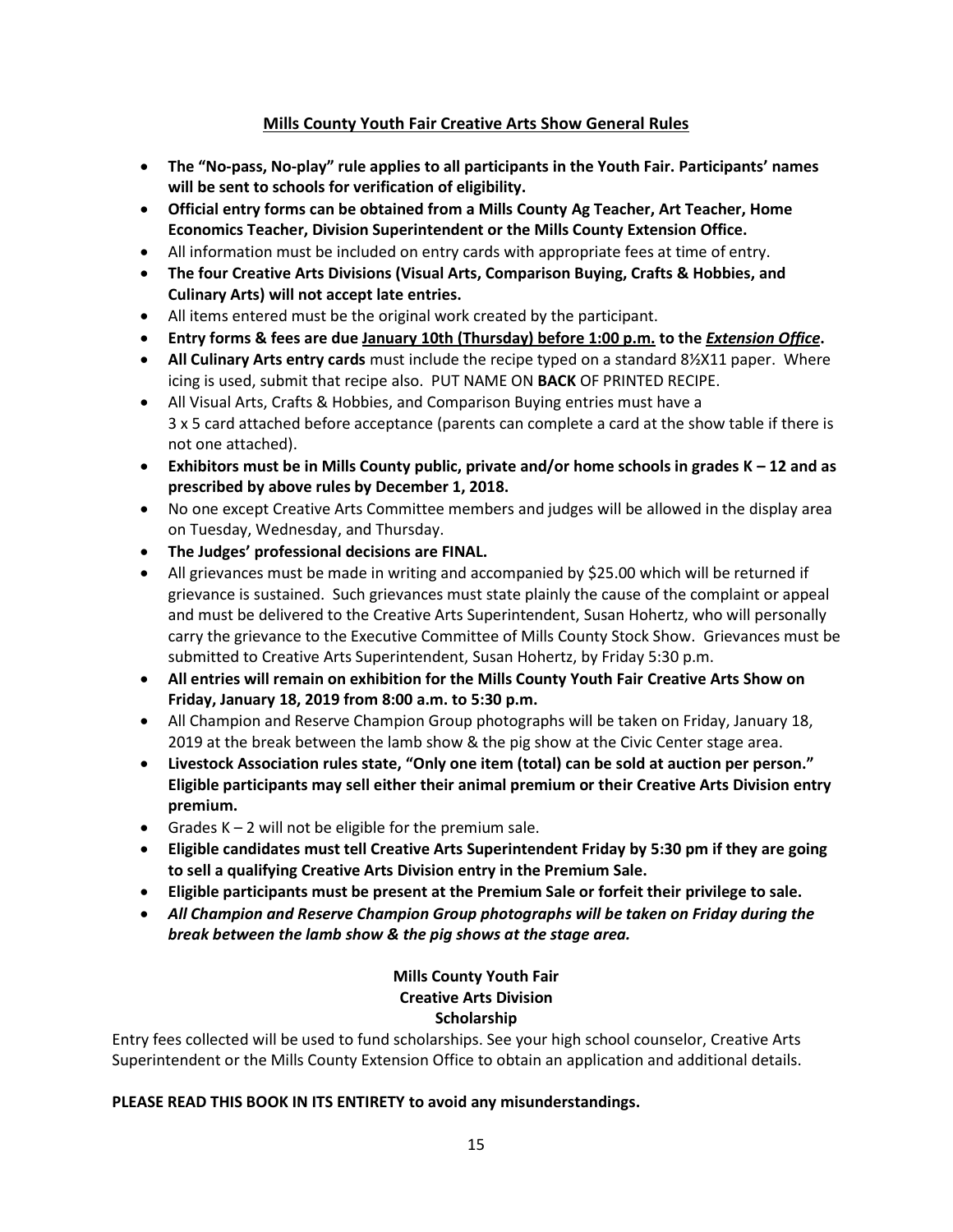# **Comparison Buying Division**

**Susan Hohertz & Felicia Winters .............................................................................Co-Superintendents**

# **Introduction:**

Comparison buying involves a comprehensive shopping experience that uses skills in the selection of clothing suitable to contestant's need, size, body type, selected fabrics and color preferences within a budget.

# **Grade Categories:**

- Pre-Elementary: Grades  $K 2$
- $\bullet$  Intermediate: Grades  $3 8$
- Senior: Grades  $9 12$

\*Please remember, as age appropriate, work should be done by the contestant.

\*Superintendent reserves the right to combine Grade Categories in the case of less than 3 total entries in a particular Grade Category.

# **Classifications:**

- Casual: for school and after school activities, such as spectator sports & picnics. Examples are pants, jeans, skirts, or shorts, each with a top; jumpsuit, casual or sporty dress, skirt or pants with casual/sports jacket, and coordinated separates.
- Dressy: for ensembles worn to dressy activities such as dinner dates, church, banquets and job/scholarship interviews.

\*Superintendent may change classification of ensemble incorrectly placed by the entrant.

#### **Entry Rules:**

#### • **All MCYF Creative Arts General Rules on page 13 apply to the Comparison Buying Division**.

Each entrant will shop for a complete outfit for \$30 or less including tax or less with an additional \$20 or less including tax for accessories, in one or both classifications. Any ensemble (including comparison) totaling over \$50.00 including tax must be disqualified. If the accessory allotment is not used, it may not be used toward the ensemble purchased. Shoes are not included in purchase; they may be pre-owned. Accessories; however, may not be pre-owned.

A Comparison Buying workbook (obtained from Home Economics Teacher, Division Superintendent, or Extension Office) must be completed **after** February 1, 2018. **All workbooks will be placed in a 1 inch, white, 3 ring binder. Receipts** and any coupons used are to be **included** in the workbook. Each item examined or purchased must have **photographs of price tags**. Record information in the workbook for the garment(s) purchased and two other (comparison) outfits (photographed, 4X6) examined during comparison shopping. Contestant must have photos (4X6) of participant in alternative outfits not purchased in workbook for judging. **Three different stores/sources must be used – not 3 selections in one store.** 

#### **Order of Workbook:**

- Comparison Buying Worksheet
- Comparison Buying Selected Garment, Comparison #1, and Comparison #2
- Evaluation
- 

• Score Sheet (**Entry Rules Continued on next page).**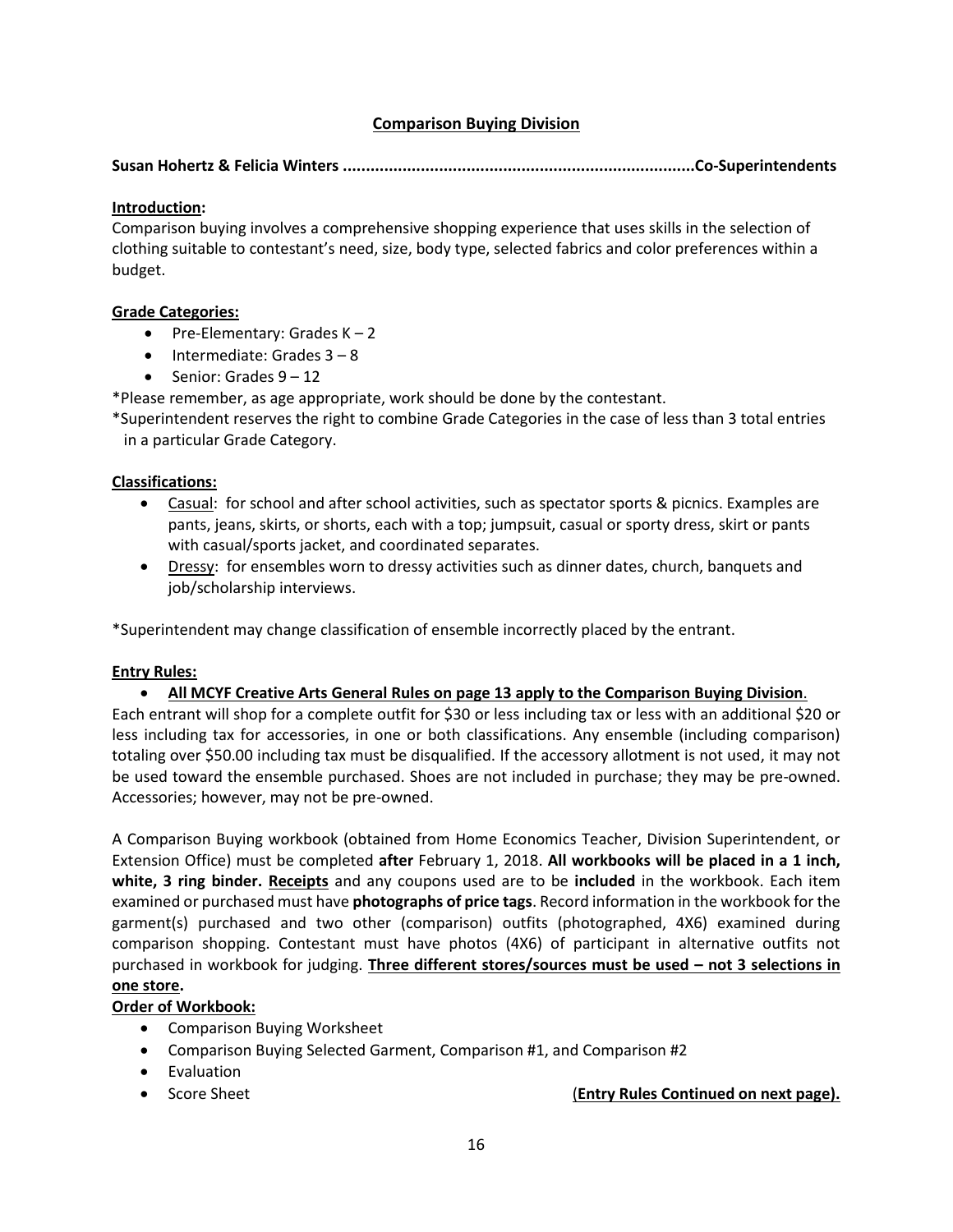- *Entry cards & workbooks* are due by **Thursday, January 10, 2019 at 1:00 p.m**. to the **Mills County Extension office.**
- **No late entries will be accepted**.
- All information must be included on the entry card(s).
- **For each entry card, attach a 4X6 picture of modeled garment; include name, school, and grade on the back side.**
- Entry fee is \$2 for each entry to be judged.
- **No changing of original entries.**
- Superintendents have the right to combine.

Appearance judging and interviews will be Monday, January 14, 2019 at the Civic Center at 9:00 a.m. Contestant must model complete outfit in judges' interview. Complete outfit to be judged is due in the Civic Center at 8:30 a.m. on Monday, January 14, 2019. Contestant must be dressed and ready at 9:00 a.m. for judging. Each outfit must be clean, pressed and presented to judges with all accessories. *After judging is completed, each outfit with all accessories* worn during appearance judging is to be turned in with garment. *Workbooks will be judged at an alternate time.*

Public viewing of entries will be Friday, January 18, 2019 from 8:00 a.m. to 5:30 p.m.

Each person is responsible for picking up her/his garments at 5:30 p.m. on Friday, January 18, 2019 at the Civic Center. Garments may not be picked up earlier.

# **Awards:**

- Ribbons will be awarded according to scores. Blue 90 and above, red 80 to 89, and white – 70 to 79.
- Ribbons will be at the judges' discretion.
- Two Grand and two Reserve Champion awards will be given as follows: All grade categories, except K–2, will receive one (1) Grand Champion and one (1) Reserve Champion.
- *One* Overall Grand Champion and *One* Reserve Overall Champion for outstanding Comparison Buying entries will be selected from the Grand & Reserve Champions.
- One Top Model will be recognized, along with the second-place model from each division.
- All Champion and Reserve Champion Group photographs will be taken on Friday, January 18, 2019 between the lamb & pig shows at the Civic Center stage area.
- Two Comparison Buying entrants will be eligible to sell in the premium sale on Saturday, January 19, 2019.
- Grades  $K 2$  will not be eligible for the premium sale.

# **Fashion Show and Awards Presentation 12:00 p.m. Monday, January 14, 2019 Mills County Civic Center**

Participants, dressed and ready for the Fashion Show, should arrive at 11:30 a.m. Monday, January 14, 2019.

Failure to participate in the Fashion Show revokes trophies and privileges for premium sale. There must be at least 10 entries to hold the Fashion Show.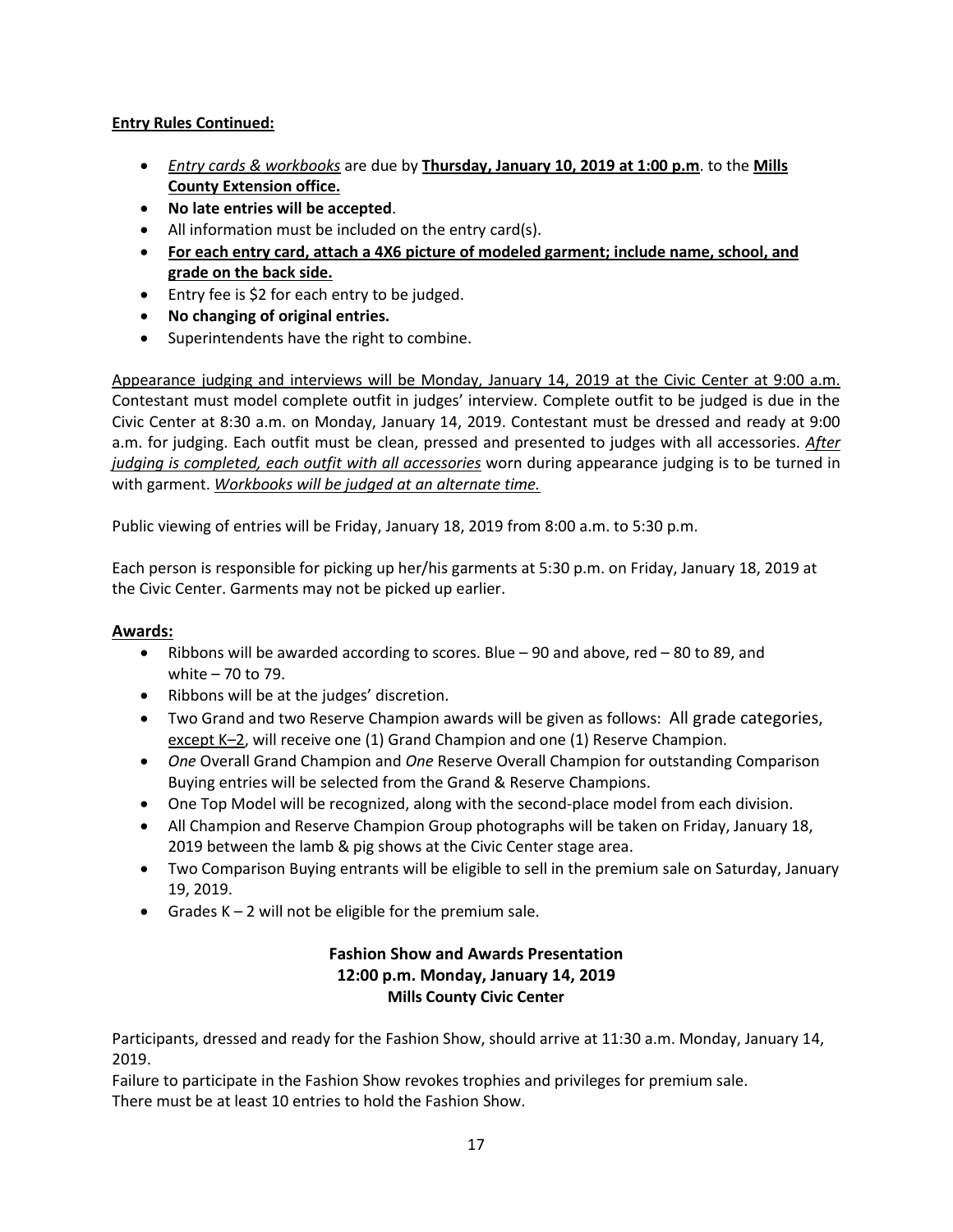# **Culinary Arts Division**

#### **Introduction:**

The Culinary Arts Division involves students in the cooking process from the selection of an appropriate recipe, to the purchase and measuring of ingredients, to baking and finally in the presentation of baked goods.

# **Grade Categories and Classifications:**

Pre-Elementary – Grades K – 2 PE 1: No Bake Cookies PE 2: Cake Mix Plus: Creative use of cake mix to make a dessert **(NO DECORATIONS)** 

#### Elementary – Grades  $3 - 5$

E 1: Muffins with or without Fruit E 2: Brownies; Chocolate, Cream Cheese, or Blonde E 3: Cookies with or without Nuts E 4: Cornbread/Corn Muffins

Middle School – Grades  $6 - 8$ 

MS 1: Quick Breads: Non-yeast breads MS 2: Non-Layered Cake (No commercial icing or frosting permitted) MS 3: Salsas & Sauces MS 4: Pound Cake

Junior – Grades 9 – 10

J 1: Homemade Savory Crackers J 2: Creative Layer Bar: 2 or More Layers (No commercial icing or frosting permitted) J 3: Decorated Cookies or Cupcakes. Use tube decorating utensils. (No commercial candy or frosting; no mix. No purchased decorations.) J 4: Non-Refrigerated Pie

#### Senior – Grades 11 – 12

S 1: Yeast Rolls or Bread with glaze. Six (6) rolls or whole bread S 2 Layered cake with Homemade Icing (No commercial icing or frosting permitted) S 3 Cobbler - Include crust recipe. (No commercial pie filling or canned fruit, no commercial crust) S 4 Homemade Candy or Fudge

#### **Entry Rules:**

# **All MCYF Creative Arts General Rules on page 13 apply to the Culinary Arts Division**

- Entry cards and recipes are due by **Thursday, January 10, 2019 at 1:00 p.m.** to the **Mills County Extension office.**
- **No late entries will be accepted**.
- All information must be included on entry card(s).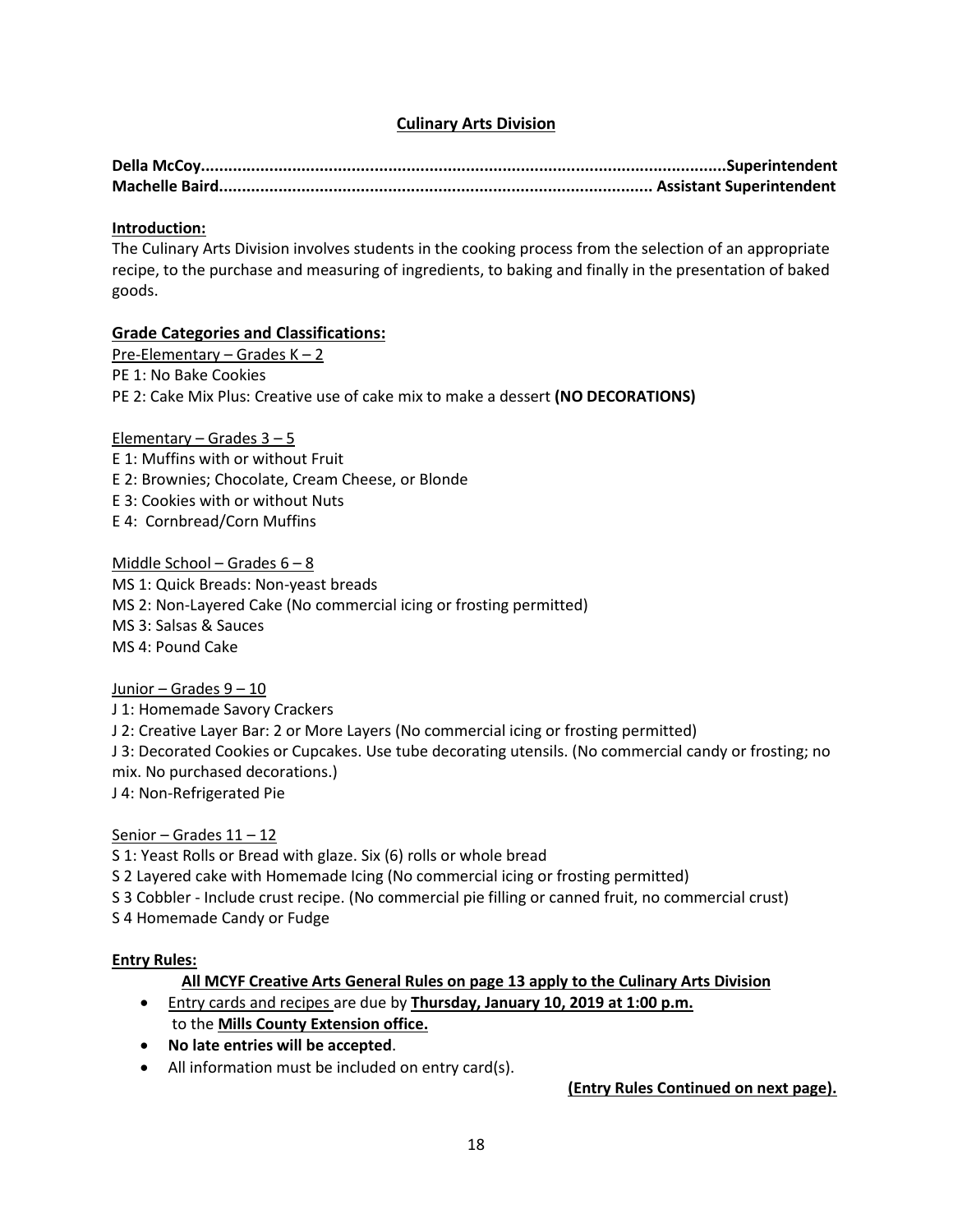- **Entry fee is \$2 for each entry to be judged.**
- No changing from original entries.
- If recipes are not submitted at the time of entry they will be disqualified. (If unsure which recipe will be used then submit all recipes).

# *All Items Must Be Room Temperature When Entered - Nothing hot or warm will be accepted*.

# *No mixes (Exception: PE 2) No commercial icings or frostings Only one item from each category may be entered All entries must be home-baked No microwave*

- *Superintendent reserves the right to combine Grade Categories in the case of less than ten total entries in a particular Grade Category.*
- Foods must be covered with zip-lock bag or see-through container. Any type of clear container may be used; however, the Culinary Arts Division will NOT be held responsible for containers not picked up Friday, January 18, 2019 at 5:30 p.m.
- Enter exactly six (6) items on a plate (candy, cookies, and brownies), exception: at *least* six (6) cupcakes.
- Enter whole cake (in one piece).
- No items requiring refrigeration will be accepted. (No Cool Whip, whipping cream, Dream Whip). No use of a bread machine.
- **With entry card,** submit recipe typed on a standard 8 1/2 X 11 paper. Where icing is used, submit that recipe also. PUT NAME ON **BACK** OF PRINTED RECIPE.
- Entries must be in the Civic Center between 1:00 and 5:30 p.m. Thursday, January 17, 2019.
- Public viewing is Friday, January 18, 2019 from 8:00 a.m. to 5:30 p.m.
- Entries must be picked up at 5:30 p.m. Friday, January 18, 2019. No item may be picked up early. Items left after 6:00 p.m. will be discarded unless prior arrangements are made with the superintendent or asst. superintendent.

# **Awards:**

- Ribbons will be awarded at the judges' discretion.
- Four Grand and four Reserve Champion awards will be given as follows: All grade categories, except K–2, will receive one (1) Grand Champion and one (1) Reserve Champion.
- *One* Overall Grand Champion and *One* Reserve Overall Champion for outstanding Culinary Arts entries will be selected from the Grand & Reserve Champions.
- All Champion and Reserve Champion Group photographs will be taken on Friday, January 18, 2019 between the lamb & pig shows at the Civic Center stage area.
- Two Culinary Arts entrants will be eligible to sell in the premium sale on Saturday, January 19, 2019.
- Grades  $K 2$  will not be eligible for the premium sale.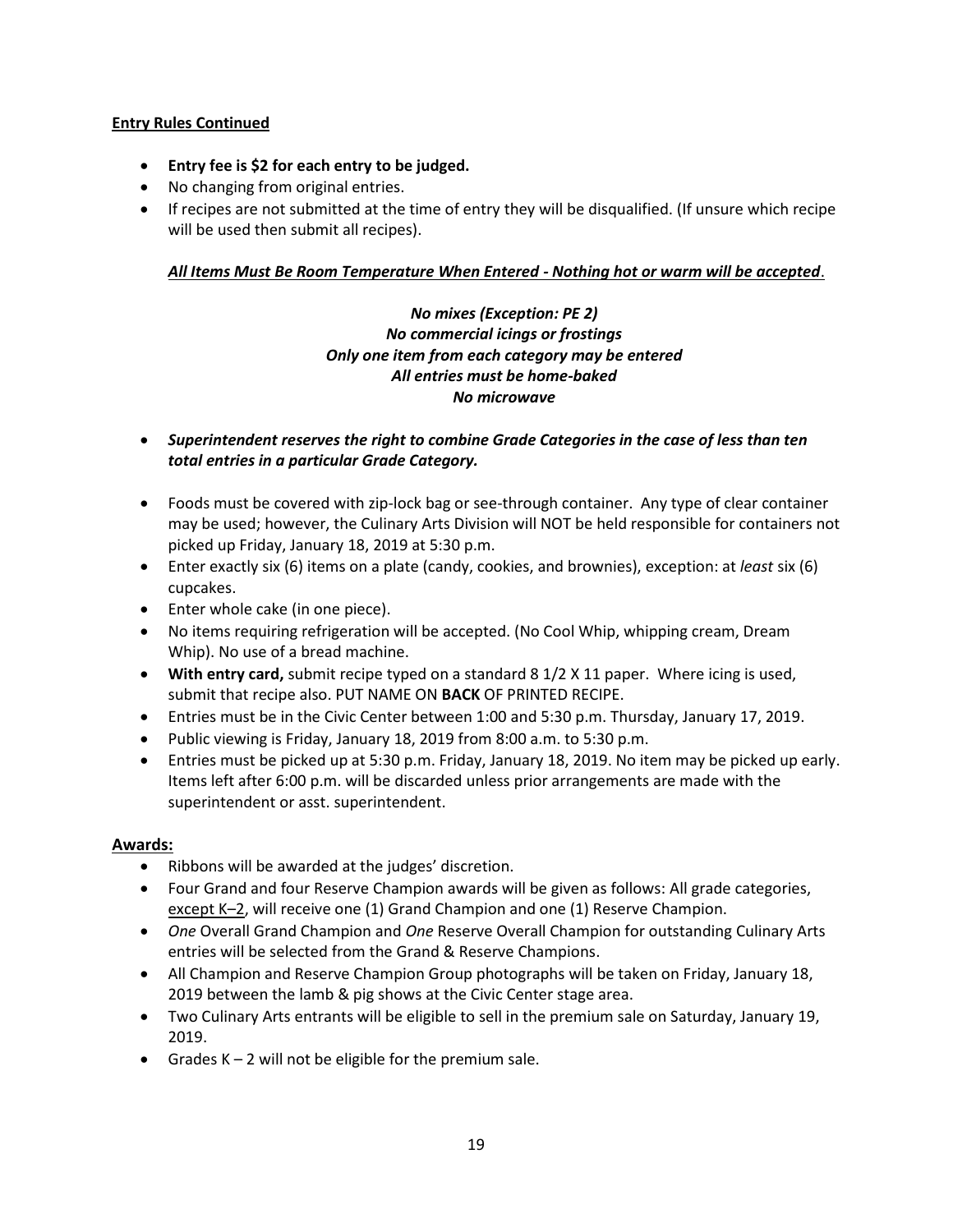# **Crafts & Hobbies Division**

#### **Karen Greenway & Keri Roberts ..............................................................................Co-Superintendents**

#### **Introduction:**

The Crafts & Hobbies Division involves handmade or items constructed by a Mills County student.

#### **Grade Categories:**

- Pre-Elementary: Grades  $K 2$
- Elementary: Grades  $3 5$
- $\bullet$  Middle School: Grades  $6 8$
- $\bullet$  Junior: Grades  $9 10$
- Senior: Grades  $11 12$

#### **Classifications:**

| 101: Baby Articles                 | 113: Sculpture                        |
|------------------------------------|---------------------------------------|
| 102: Decorative Clothing           | 114: Wall Decorations                 |
| 103: Decorative Pillows            | 115: Paper Mache                      |
| 104: Dolls & Stuffed Animals       | 116: Collage                          |
| 105: Kitchen Articles              | 117: Food Creations (All edible)      |
| 106: Quilts                        | 118: Kits                             |
| 107: Hand or Machine Sewn Clothing | 119: Leather Craft                    |
| 108: Jewelry                       | 120: Metal Art                        |
| 109: Ceramics                      | 121: Paper Art                        |
| 110: Floral Arrangements           | 122: Toys: Lego's, Erector Sets, etc. |
| 111: Glass                         | 123: Woodcraft                        |
| 112: Holiday Articles              | 124: Recycled: Useful                 |
|                                    | 125: Recycled: Decorative             |

#### **Entry Rules:**

#### **All MCYF Creative Arts General Rules on page 13 apply to the Crafts & Hobbies Division**

- Entry cards are due by **Thursday, January 10, 2019 at 1:00 p.m.** to the **Mills County Extension office**.
- **No late entries will be accepted**.
- All information must be included on entry card(s).
- **Entry fee is \$2 for each entry to be judged.**
- Participant may enter five (5) items.
- **ONLY ONE ENTRY PER CLASSIFICATION WILL BE ACCEPTED**.
- **I**tems must be made after February 1, 2018 by the entrant.
- Entry must be constructed by an individual entrant. No group entries permitted.
- Attach 3x5 index card with name, grade, and school and item entered.
- Entries must be in the Civic Center between 1:00 and 5:30 p.m. on Thursday, January 17, 2019.
- **10-minute time limit if on-site assembly is required**.
	- $\circ$  Only the participant will be allowed beyond check-in to set up the craft or hobby.
	- $\circ$  If entry should be hung for presentation, contestant is responsible for supplying equipment needed to hang item.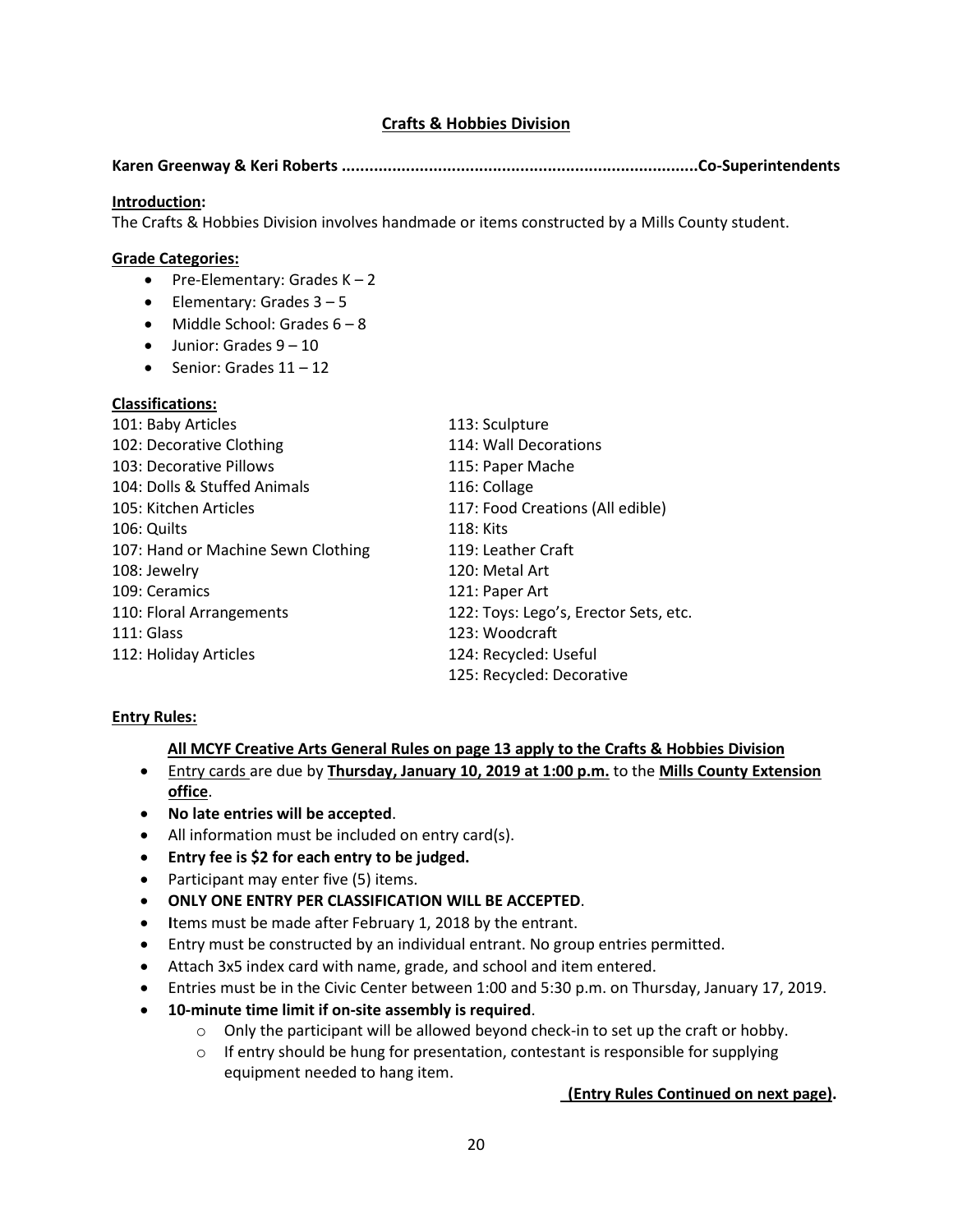- **Superintendents may change classification of crafts or hobby incorrectly placed by the entrant.**
- **Superintendents reserve the right to combine Grade Categories in the case of less than ten total entries in a particular Grade Category**.
- Public viewing is Friday, January 18, 2019 from 8:00 a.m. to 5:30 p.m.
- Entries must be picked up at 5:30 p.m. Friday, January 18, 2019. No item may be picked up early.

# **Awards:**

- Ribbons will be awarded at the judges' discretion.
- Four Grand and four Reserve Champion awards will be given as follows: All grade categories, except K-2, will receive one (1) Grand Champion and one (1) Reserve Champion.
- *One* Overall Grand Champion and *One* Reserve Overall Champion for outstanding Crafts & Hobbies entries will be selected from the Grand & Reserve Champions.
- All Champion and Reserve Champion Group Photographs will be taken on Friday, January 18, 2019 between the lamb & pig shows at the Civic Center stage area.
- Two Crafts & Hobbies entrants will be eligible to sell in the premium sale on Saturday, January 19, 2019.
- Grades  $K 2$  will not be eligible for the premium sale.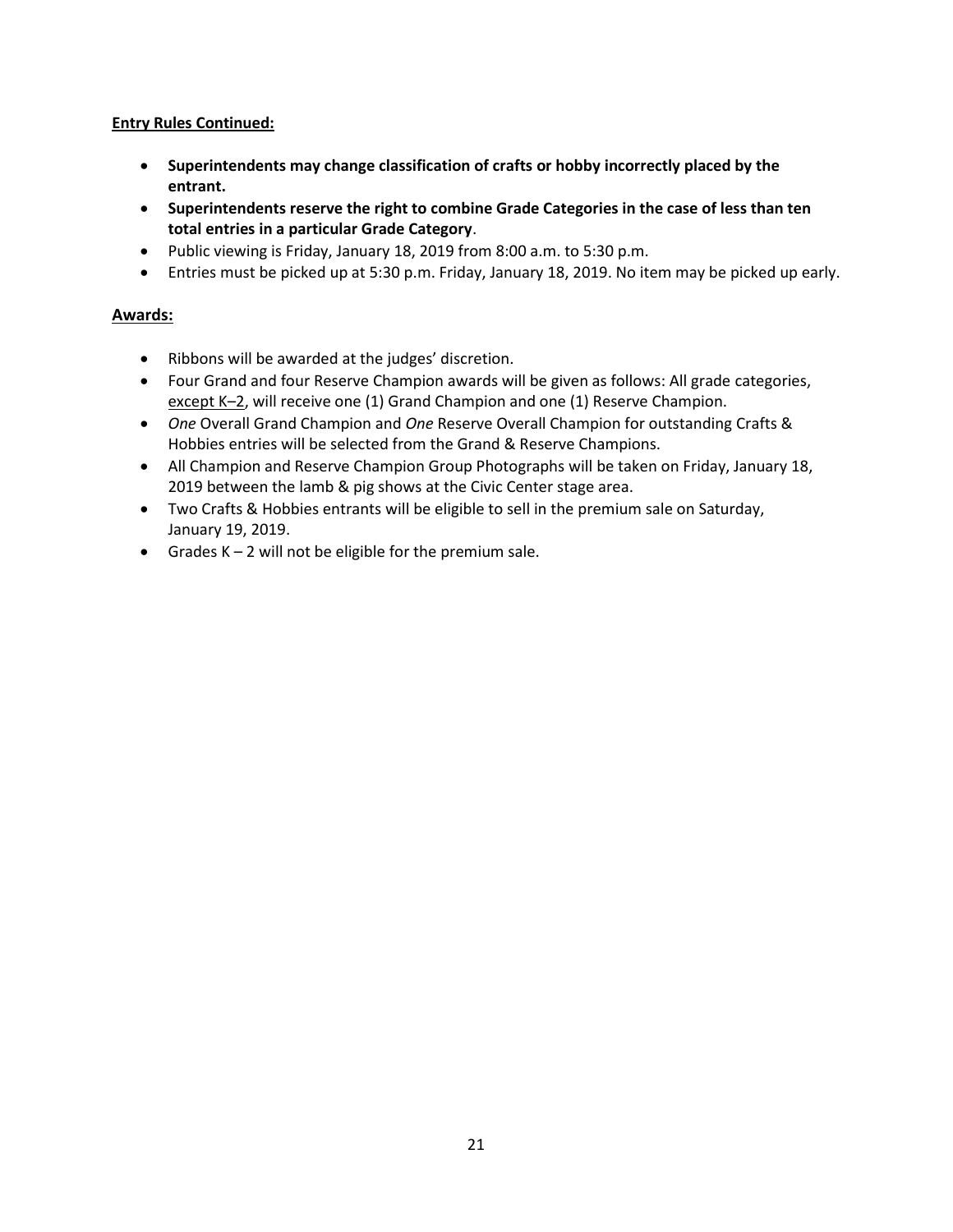# **Visual Arts Division**

**April Wetzig……………………………………………....................................................................Superintendent** 

#### **Introduction:**

The Visual Arts Division involves original drawings, paintings, and photography projects created by a Mills County student.

#### **Grade Categories:**

- Pre-Elementary: Grades  $K 2$
- Elementary: Grades  $3 5$
- Middle School: Grades  $6 8$
- $\bullet$  Junior: Grades  $9 10$
- Senior: Grades  $11 12$

#### **Classifications:**

| <b>Drawing</b>         | Painting                            |
|------------------------|-------------------------------------|
| 201: Graphite / Pencil | 211: Water Color/Watercolor Pencils |
| 202: Ink/Marker        | 212: Acrylic                        |
| 203: Colored Pencil    | 213: Oil                            |
| 204: Chalk/Oil Pastel  | 214: Tempera                        |
| 205: Charcoal          | 215: Mixed Media (painting)         |
| 206: Crayon            |                                     |
|                        |                                     |

207: Mixed Media (drawing)

#### Photography

| See next page for category descriptions |                                          |  |  |
|-----------------------------------------|------------------------------------------|--|--|
| 223: Enhanced                           | 230: Travel                              |  |  |
| 221: Elements of Design                 | 229: Theme (2019 theme is "Promote 4-H") |  |  |
| 210: Dominant Color                     | 228: Sports                              |  |  |
| 219: Details & Macros                   | 227: Plant/Flora                         |  |  |
| 218: Catch-All                          | 226: Motion/Action                       |  |  |
| 217: Animals-Wildlife                   | 225: Landscape & Nature (non-animal)     |  |  |
| 216: Animals-Domestic                   | 224: Food                                |  |  |
|                                         |                                          |  |  |

**NO FRAMED ART.** Art must be matted or mounted. **EACH MUST HAVE WIRE (NO OTHER MATERIAL WILL BE ACCEPTED) FOR HANGING.** Please secure hangers with hot glue ONLY. No aluminum can tabs as hangers. No taped hangers. **THIS WILL BE ENFORCED.**

**NO FRAMED PHOTOGRAPHY. NO MATS.** Each photograph must be 8 inches by 10 inches in dimension. To display uniformly, photos should be mounted permanently using a double stick tape or dry mounting on thin **foam board, or Photo mounting board** no larger than 8 inches by 10 inches. **Poster board is NOT acceptable**. Glue or rubber cement is not acceptable for mounting. **EACH MUST HAVE WIRE (NO OTHER MATERIAL WILL BE ACCEPTED) FOR HANGING.** Please secure hangers with hot glue ONLY. No aluminum can tabs as hangers. No taped hangers. **THIS WILL BE ENFORCED.**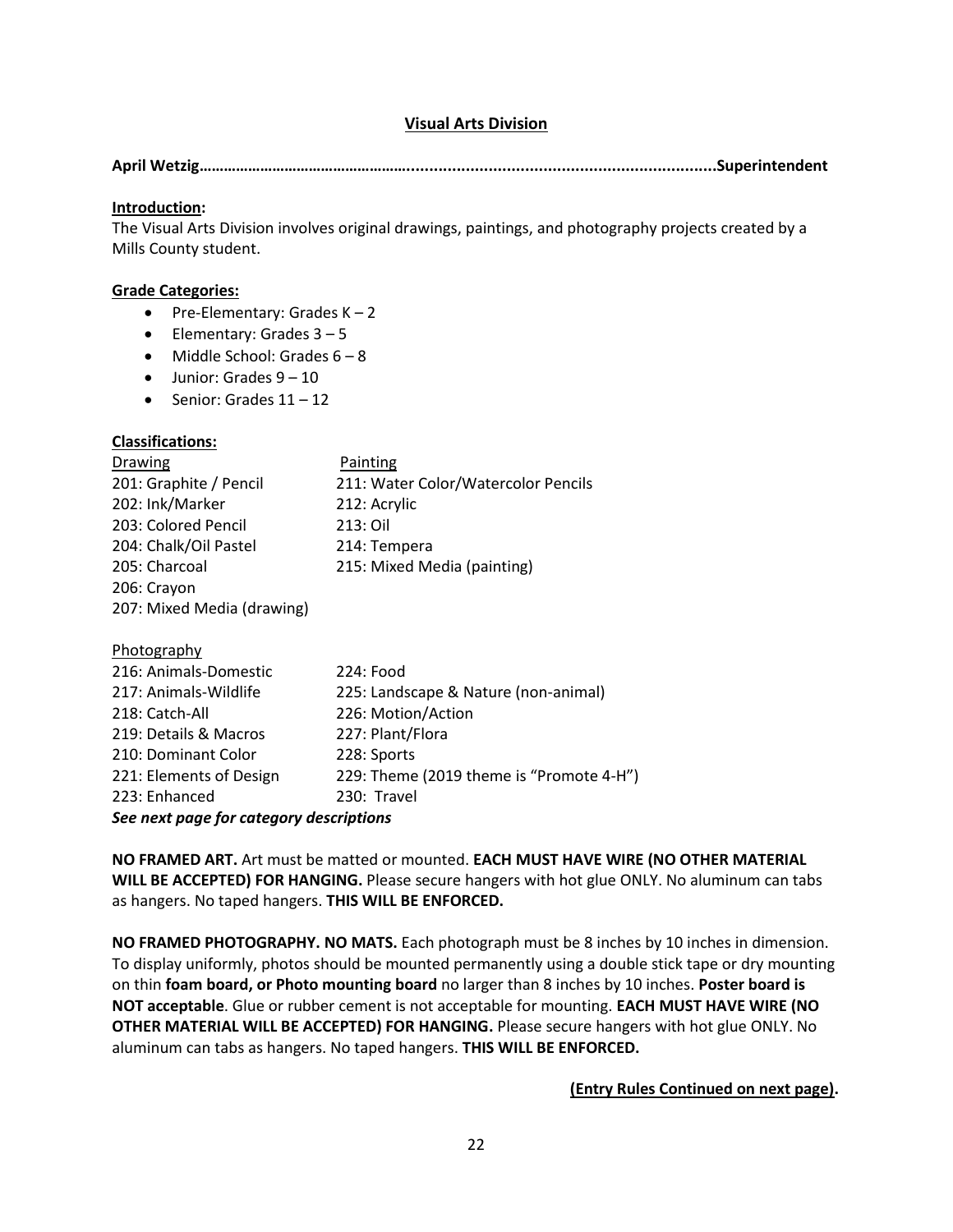#### **Entry Rules:**

#### **All MCYF Creative Arts General Rules on page 13 apply to the Visual Arts Division**

- Entry cards are due by **Thursday, January 10, 2019 at 1:00 p.m.** to the **Mills County Extension office.**
- **No late entries will be accepted**.
- All information must be included on entry card(s).
- **Entry fee is \$2 for each entry to be judged.**
- **I**tems must be made after February 1, 2018 by the entrant.
- **Participant may enter five (5) items**. **Multiple works per classification will be accepted.**
- Entry must be constructed by an individual entrant. No group entries permitted.
- **No frames.**
- **Art must be matted or mounted. Wire for hanging.**
- **Photography mounted on foam board or Photo mounting board only. Wire for hanging.**
- **Photography must be 8X10.**
- Attach 3x5 index card with name, grade, and school and item entered to the back.
- **Entries must be in the Civic Center between 3:30 and 5:30 p.m. Tuesday, January 15, 2019.**
- Superintendents may change classification of artwork incorrectly placed by the entrant.
- **Superintendents may create sub-classifications for large groups of similar subject matter**.
- Public viewing is Friday, January 18, 2019 from 8:00 a.m. to 5:30 p.m.

**ANIMALS – DOMESTIC** Photos focusing on the various animals that have been tamed and made fit for a human environment. To be considered domesticated, the animal must have their behavior, life cycle, or physiology systemically altered as a result of being under human control for many generations. **Examples:** Chickens, cows, dogs/cats, geese/ducks (domestic use), hamsters, horses, pigs, sheep/goats, etc.

**ANIMALS - WILDLIFE** Category focuses on animals not tamed or domesticated and commonly found in the wilderness or the bodies of water throughout the country and world. Photos can be of wildlife in nature, zoos, and/or petting zoos. **Examples:** Birds, deer, elephants, snakes, whales, etc.

**CATCH-ALL** Photos that do not fit into one of the other categories. **Examples:** Long exposure zoomed images, painting with light, polaroid image & emulsion transfers, still-life, etc. **DETAILS & MACRO** Getting in close is the name of the game for this category. We welcome pictures of small details that suggest a larger story. This is also the place for macro photographs. **Examples:** Clocks, coins, ice crystals, insects, stamps, etc.

**DOMINANT COLOR** Photos with a dominant color. The dominant element in the image must be a specific color, such as red, yellow, blue, white, black, white, green, etc. Example: Bowl of lemons, in a yellow bowl, on top of a yellow table covering, with a bright yellow tone sunlighting on it. **Not allowed:** Black & White photos and duotones.

**ELEMENTS OF DESIGN** Images use of graphic elements of design. Photos that showcase line, shape, pattern, form, texture, perspective, etc. Photo can consist of any subject matter. **Examples:** Line, pattern, perspective, shape, etc. **Not allowed:** Digital creations or graphic designs made in commercial programs such as Photoshop, InDesign or Illustrator.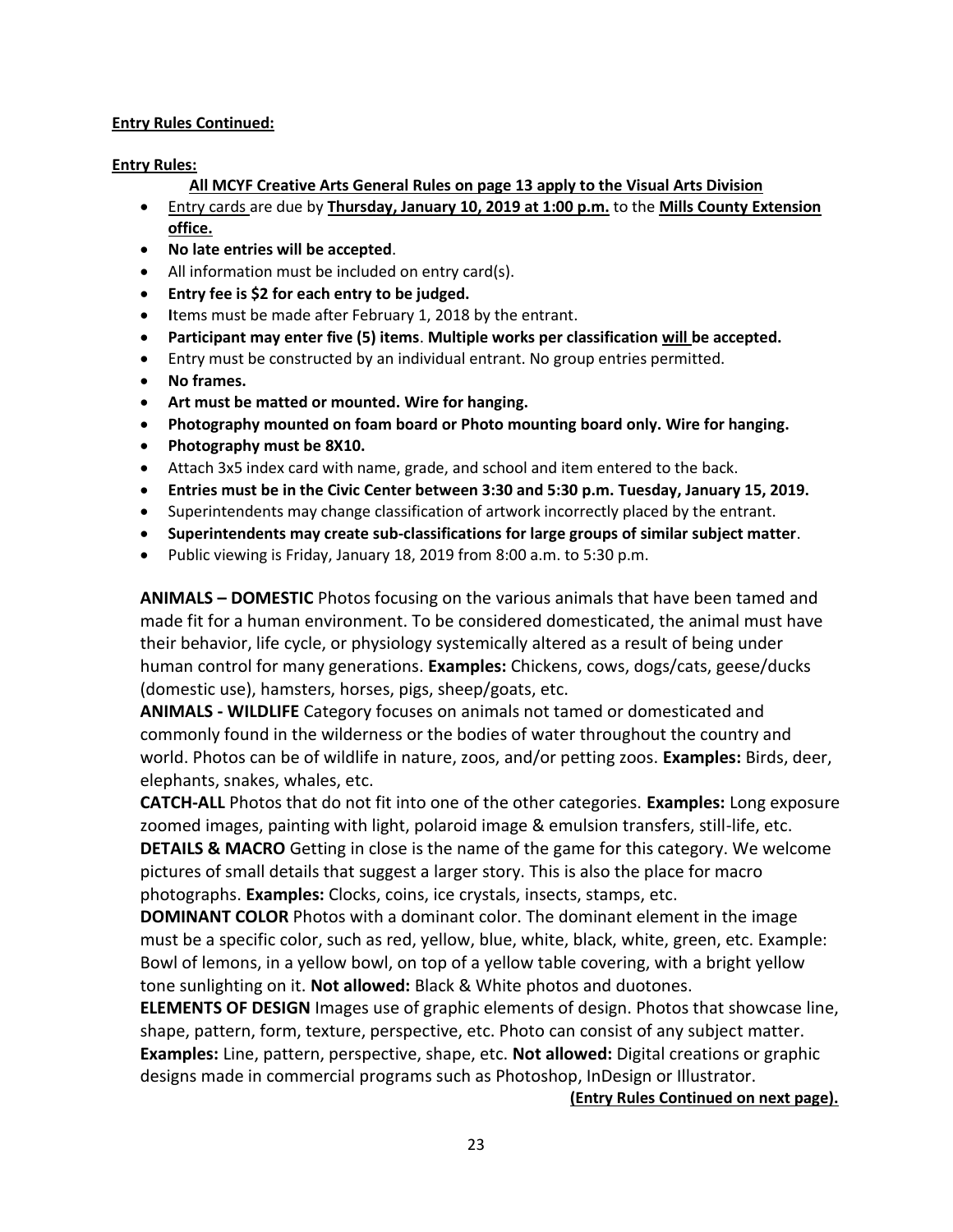**ENHANCED** A single photo that has been technically manipulated to be an abstract, panoramic, stitched or composite image. Other variations are allowed as well. **Examples:** Photoshop composites and creations, images greatly manipulated with a variety of filters, photos with artistic borders, photos stitched into a panoramic, etc.

**FOOD** Category is a still life specialization of photography, aimed at producing attractive photographs of food for use in such items of advertisements, packaging, menus and/or cookbooks. **Examples:** Cakes/pies, Easter eggs, fruits and place settings, ingredients, sandwiches, Thanksgiving dinner, etc. **Not allowed:** A photo of alcohol beverages.

**LANDSCAPE & NATURE (NON-ANIMAL)** The focus of this category includes landscapes, outdoor scenics, nature images, sunsets, urban landscapes, seascapes, cityscapes, and farms. Images focus on the beauty of the outdoors. Examples: Gardens/landscapes, outdoors, scenics, etc. Not allowed: Primary subject is a person or wildlife.

**MOTION/ACTION** The capture of movement within a single photo. **Examples:** Ferris wheel spinning, horse running across field, etc.

**PLANT/FLORA** Photos of interesting, unique, and beautiful flowers and flora. Photography can occur outdoors or indoors. Photo subject should be that of a single flower, plant, bush, tree, etc. Large collections of plant/flora should be considered for entry into the Landscape & Nature category. **Examples:** A rose, an upward shot of a tree, etc.

**SPORTS** Photo that captures individual or team sports. Can be either professional or amateur (human) and the focus could be on the sportsperson, the sport environment, the effort expended, or the conflict/rewards. Must reflect a strong message. **Examples:** Football player or team, gymnast, rodeo contestant, swimming, etc.

**THEME** Theme photo focuses on a subject announced and outlined in the contest rules and guidelines. For 2018-2019 the theme is "Promote 4-H". This category should contain photos that promote 4-H overall, activities, events, etc. Photos can include photos of leaders, mentors, family, friends, and aspects of 4-H encompassing head, heart, hands and health.

**TRAVEL** This category includes images that express the joys and adventures of travel photography, showcasing place as an important part of the photo. This category can include historic buildings, ruins, islands, any subject you might encounter while traveling, as long as the photo expresses a sense of PLACE. **Examples:** Disney World/Land, Great Wall of China, Roman Ruins, etc. **Not Allowed:** Photos cannot be entered into other categories (landscape & nature), but may be similar, however, photos must depict traveling and experiencing other parts of the world.